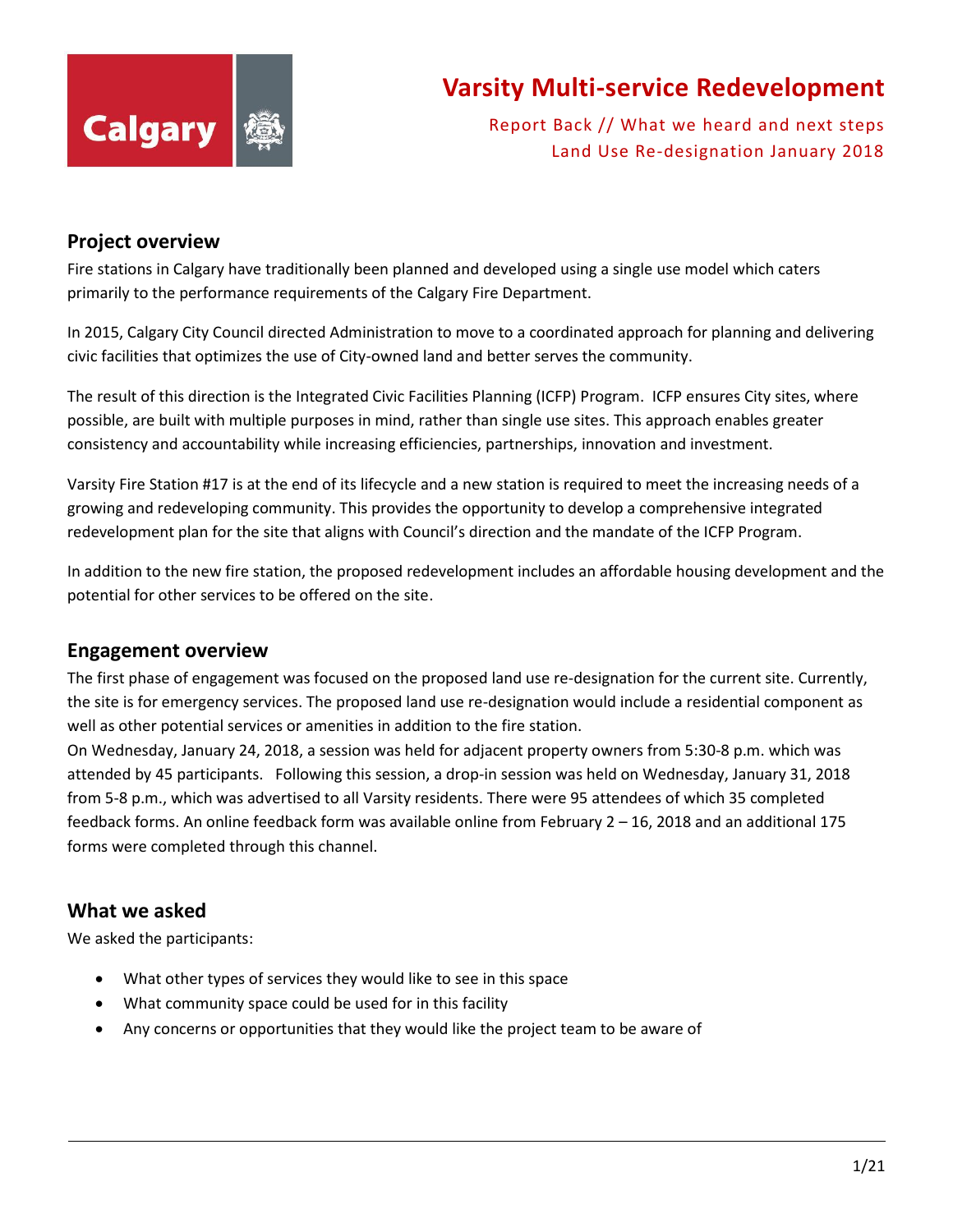

Report Back // What we heard and next steps Land Use Re-designation January 2018

#### **What we heard**

Feedback is based on both the in-person sessions and online feedback form. There are four high-level themes that came out of the discussions and comments:

- Project site
- Potential amenities or services
- Traffic
- Design elements along with other general comments about the project
- For a detailed summary of the input that was provided, please see the [Summary of Input](#page-1-0) section.
- For a verbatim listing of all the input that was provided, please see the [Verbatim Responses](#page-4-0) section.

#### **Next steps**

- All the comments received from the engagement sessions in January and from the online portal have been categorized and are being reviewed in detail. Input received which was not strictly related to land use will be taken into consideration for future work regarding building and site design
- An application for land use re-designation of the site is expected to be submitted in June 2018
- No decisions have been made on building design as this stage of work is yet to be undertaken
- Further input will be solicited once the building and site design is underway. There will be additional opportunities for engagement throughout the project
- <span id="page-1-0"></span>• Regular project updates will be made available on calgary.ca/varsity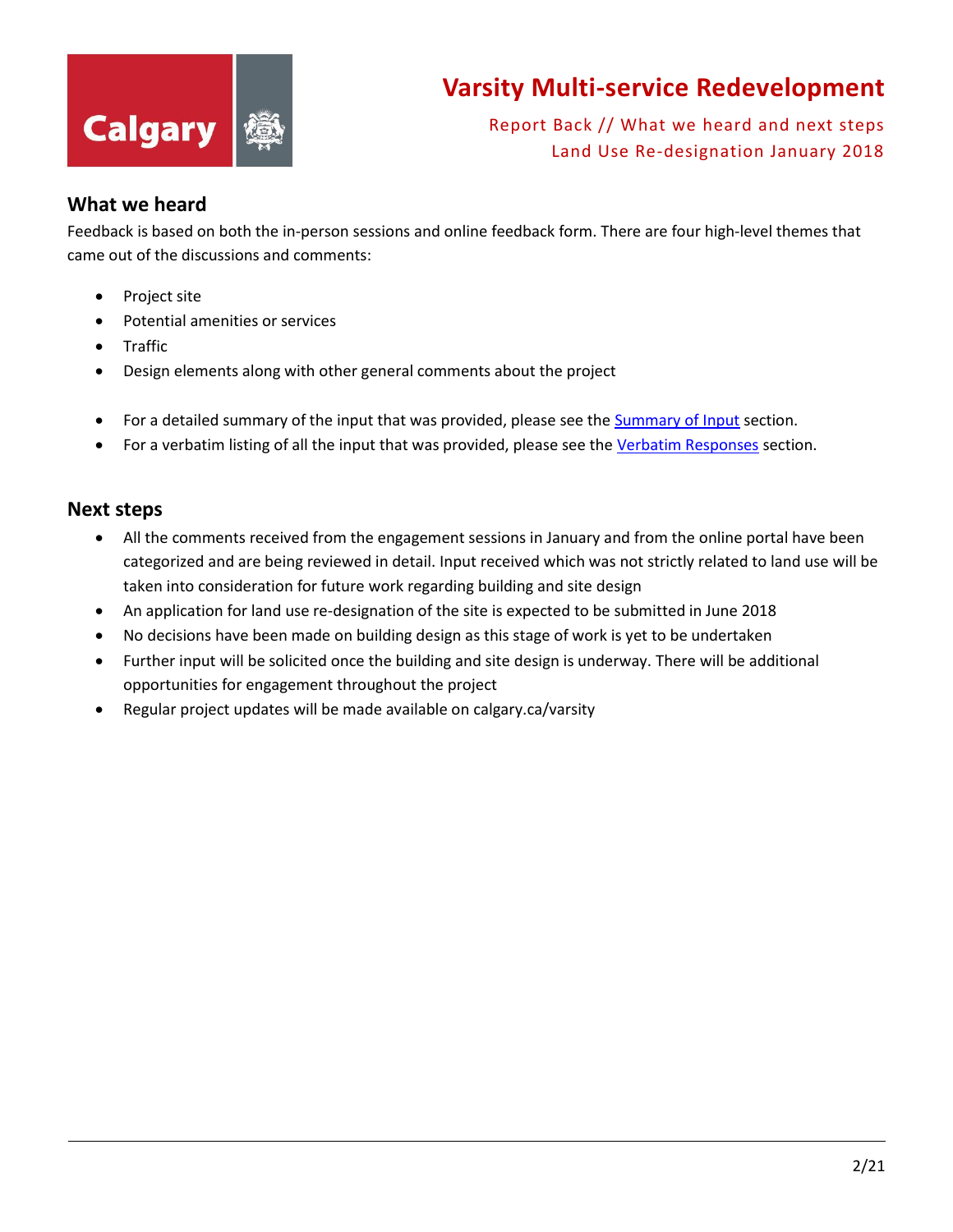

Report Back // What we heard and next steps Land Use Re-designation January 2018

#### **Summary of Input**

#### Phase I – Land Use Re-designation

This first phase of the project was to gather feedback about the proposed land use re-designation application as well as what potential services could be included. The proposed re-designation would include emergency services, other potential services or amenities (for example, a daycare) as well as a residential component to the site.

The feedback and high-level themes listed below came from two in-person sessions, emails to the project team and an online engagement tool. The in-person sessions were held on January 24, 2018 (for adjacent property owners) and January 31, 2018 (entire community) and the online component was open from February 2 to 16, 2018. The verbatim comments are listed out after the theme pages(s).

There are four high-level themes that came out of the discussions and comments. The first is related to the site itself, the second is around potential amenities or services, the third theme highlights traffic comments and the last theme includes more comments related to design elements along with other general comments regarding the project.

| Site Comments and concerns<br>There are five sub-themes:<br>Fire Station access,                                                                           | Sample verbatim comments (comments listed below are as they were<br>received during the engagement)<br>Concern with multi-family on housing prices - a lot of multi-<br>$\bullet$<br>family coming in market and density and the impact of                                                                                                                                                                                                                                                                                                                                                                                                                                                                                                                        |
|------------------------------------------------------------------------------------------------------------------------------------------------------------|-------------------------------------------------------------------------------------------------------------------------------------------------------------------------------------------------------------------------------------------------------------------------------------------------------------------------------------------------------------------------------------------------------------------------------------------------------------------------------------------------------------------------------------------------------------------------------------------------------------------------------------------------------------------------------------------------------------------------------------------------------------------|
| noise/lights, property values,<br>density and the cost of the<br>project. The verbatim<br>comments included in here<br>reflect the general sub-<br>themes. | property values and traffic on 37th St<br>Will there be a change to response time in the construction<br>٠<br>interm?<br>Technology to determine proximity to cars for the fire trucks to<br>$\bullet$<br>initiate sirens?<br>The University District development has pushed densification<br>٠<br>into unreasonable territory.<br>This site, first and foremost, must be a functioning fire station<br>$\bullet$<br>and any design must not impede the effectiveness of the fire<br>hall. Having a community meeting space like Rocky Ridge and<br>Tuscany stations would be useful so long as it does not<br>interfere with the operations of the hall. With regard to the<br>subsidized housing, could a developer be brought on to build a<br>P3 development? |
| Services and / or Amenities<br>comments                                                                                                                    | Sample verbatim comments                                                                                                                                                                                                                                                                                                                                                                                                                                                                                                                                                                                                                                                                                                                                          |
| There are four main sub-<br>themes surrounding the<br>amenities: First and<br>predominantly, some form of                                                  | Will Vecova be moved to this site with the City not renewing<br>the Lease<br>Concerns with university district (2000+) residents coming to<br>٠<br>area and not enough facilities/amenities for young families                                                                                                                                                                                                                                                                                                                                                                                                                                                                                                                                                    |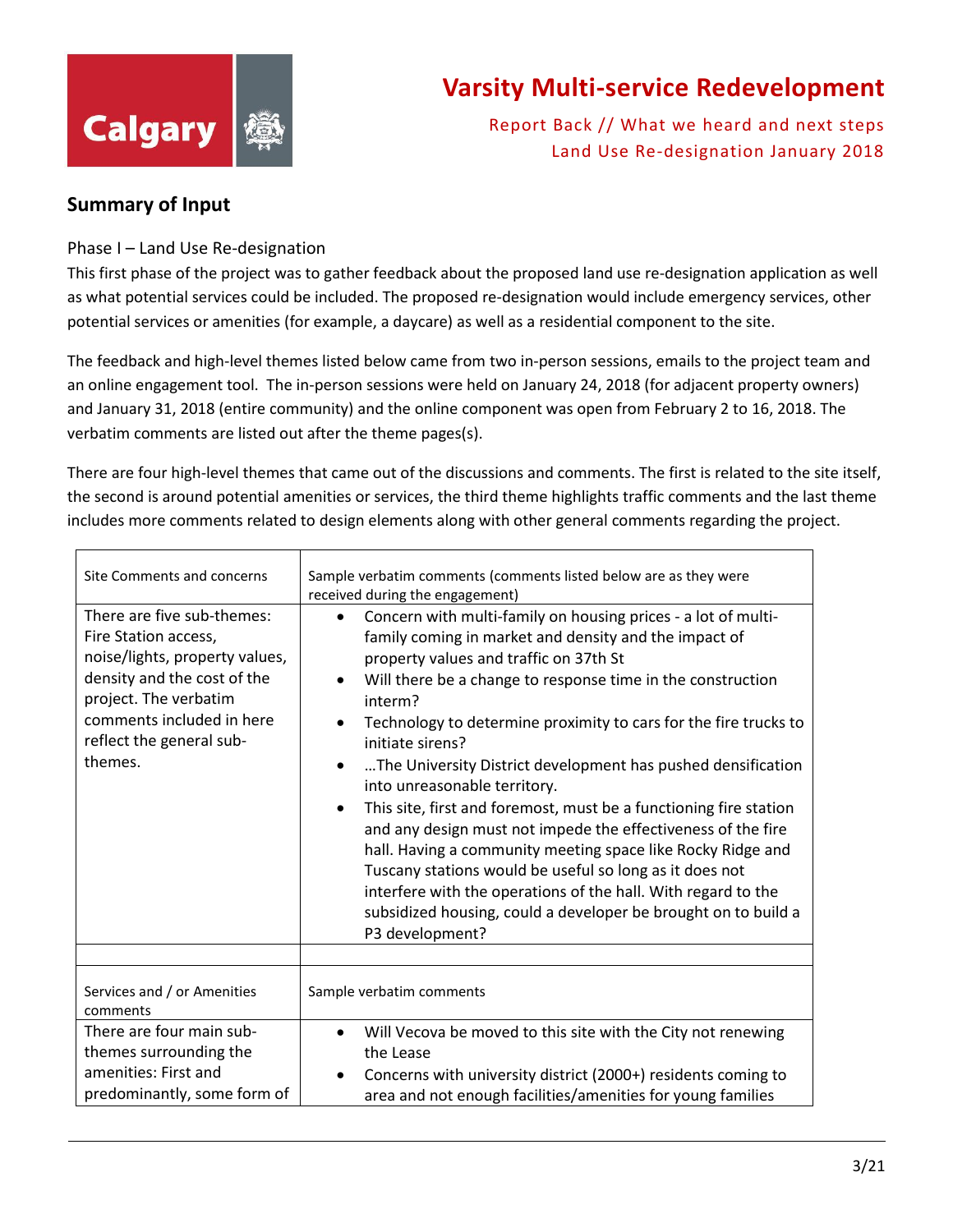

| recreational/greenspace<br>component along with<br>daycare space was<br>highlighted by participants as<br>being very important to<br>them. Secondly, comments<br>about the household waste<br>drop off were brought<br>forward. Third are comments<br>related to Vecova and lastly<br>some general comments<br>about other amenities that<br>could be offered on the site.                                                       | Appreciative that no firm plans are in place yet, and that our<br>٠<br>input will be (hopefully) considered. Though of aptmt<br>development? Hopefully, not a "tower". Commercial<br>development / coffee shop / child care / meeting rooms on<br>main floor?<br>Please keep the hazardous waste drop off. The current service<br>$\bullet$<br>is very handy                                                                                                                                                                                                                                                                     |
|----------------------------------------------------------------------------------------------------------------------------------------------------------------------------------------------------------------------------------------------------------------------------------------------------------------------------------------------------------------------------------------------------------------------------------|----------------------------------------------------------------------------------------------------------------------------------------------------------------------------------------------------------------------------------------------------------------------------------------------------------------------------------------------------------------------------------------------------------------------------------------------------------------------------------------------------------------------------------------------------------------------------------------------------------------------------------|
| Traffic related comments and<br>concerns                                                                                                                                                                                                                                                                                                                                                                                         | Sample verbatim comments                                                                                                                                                                                                                                                                                                                                                                                                                                                                                                                                                                                                         |
| There are five sub-themes for<br>traffic and related comments.<br>First, comments directly<br>related to 37 <sup>th</sup> St. Second,<br>comments related to access<br>onto 32 <sup>nd</sup> Ave/36 <sup>th</sup> St<br>extension. The third sub-<br>theme contains comments<br>related to safety. Fourth are<br>comments related to traffic<br>study(ies) and lastly an<br>'other' column for general<br>traffic related items. | Preferable to have access remain on 32nd Ave<br>$\bullet$<br>Concern with the playground zone<br>$\bullet$<br>Traffic concerns on 37 Street. Changing access to fire station to<br>٠<br>come in from 37 St would greatly impact traffic.<br>Has The City conducted a transportation analysis?<br>$\bullet$<br>Parking in the area is already appalling, need to ensure<br>$\bullet$<br>appropriate amounts are added.                                                                                                                                                                                                            |
| Other comments and concerns                                                                                                                                                                                                                                                                                                                                                                                                      | Sample verbatim comments                                                                                                                                                                                                                                                                                                                                                                                                                                                                                                                                                                                                         |
| This theme was generally for<br>comments not necessarily<br>related to the proposed land<br>use designation change and<br>were more related to<br>potential design elements<br>that will be engaged on later<br>in 2018. The themes here<br>focus on: First, the location of<br>the proposed residential<br>units. Secondly, around                                                                                              | There are no schools within walking distance<br>$\bullet$<br>University district should have been in play with affordable<br>٠<br>housing<br>Affordable housing for disabled persons/persons in<br>$\bullet$<br>wheelchairs<br>Does The City have any statistical data on other housing units<br>in the city and impact of higher density on location?<br>Looks good. Like the concepts. But couldn't you have some<br>$\bullet$<br>real designs and prototypes at these engagements!?!!!<br>The process must be fully transparent and conducted in<br>$\bullet$<br>accordance with prudent planning principles having regard to |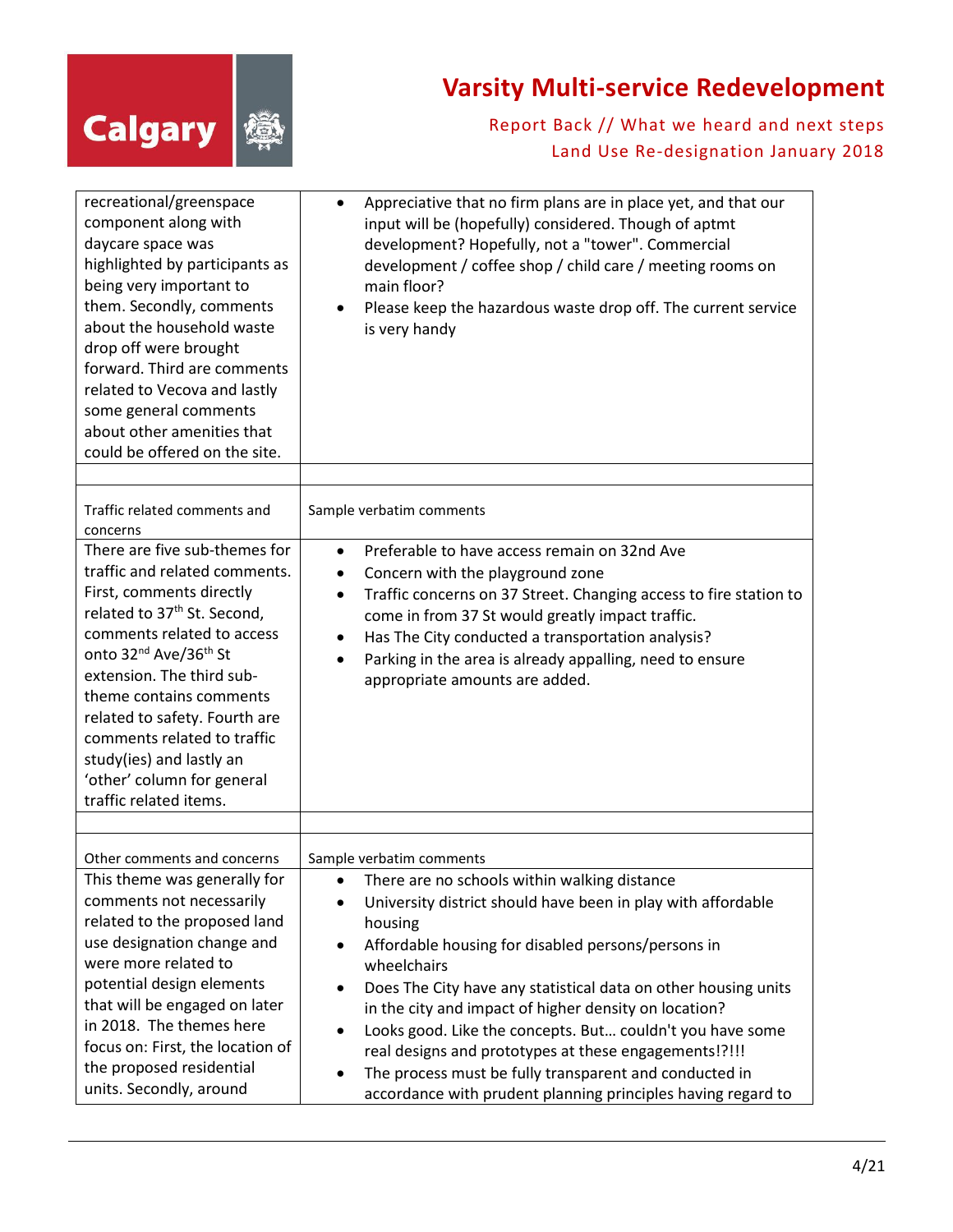

Report Back // What we heard and next steps Land Use Re-designation January 2018

| transparency and<br>engagement. Thirdly, around<br>school related concerns and<br>lastly around other general<br>comments. | the fact that The City is the owner of the lands as well as the<br>applicant for the redevelopment as well as the approving<br>authority. |
|----------------------------------------------------------------------------------------------------------------------------|-------------------------------------------------------------------------------------------------------------------------------------------|
|----------------------------------------------------------------------------------------------------------------------------|-------------------------------------------------------------------------------------------------------------------------------------------|

#### <span id="page-4-0"></span>**Verbatim Comments**

These comments were collected at events held on January 24 and 31, comments sent by email to the project team as well as through the online engagement tool which was available from February 2 to 16, 2018. Some comments have been redacted due to the clearly personally identifying nature and have been marked as such. The comments have been combined from all the events for this report. Please note, comments are written verbatim as how they were received.

- Preferable to have access remain on 32nd Ave
- Concern about access on 37th St
- Will Vecova be moved to this site with the City not renewing the Lease
- concerns there hasn't been a traffic study done yet
- what is the current traffic volume on 32nd Ave
- 48 people/units will impact traffic
- have you looked at school capacity?
- concern w/10% lower of market in this area as it's high income and not affordable
- affordable housing should stay in the SE
- wants real community engagement
- wants transparency not feeling consulted decisions already been made
- What is up for negotiation?
- is this ideation/co-creating?
- criminal record checks for residents
- concern with multi-family on housing prices a lot of multi-family coming in market and density and the impact of property values and traffic on 37th St
- not ideal to live next to power station. If it was market housing, no one would want to live there
- Power station concern reiterated
- not much on the table clarity is needed on what's open
- need a forum to provide comments online?
- where are the opportunities for feedback?
- want more opportunities for feedback
- 37th St needs to be looked at
- concern with the playground zone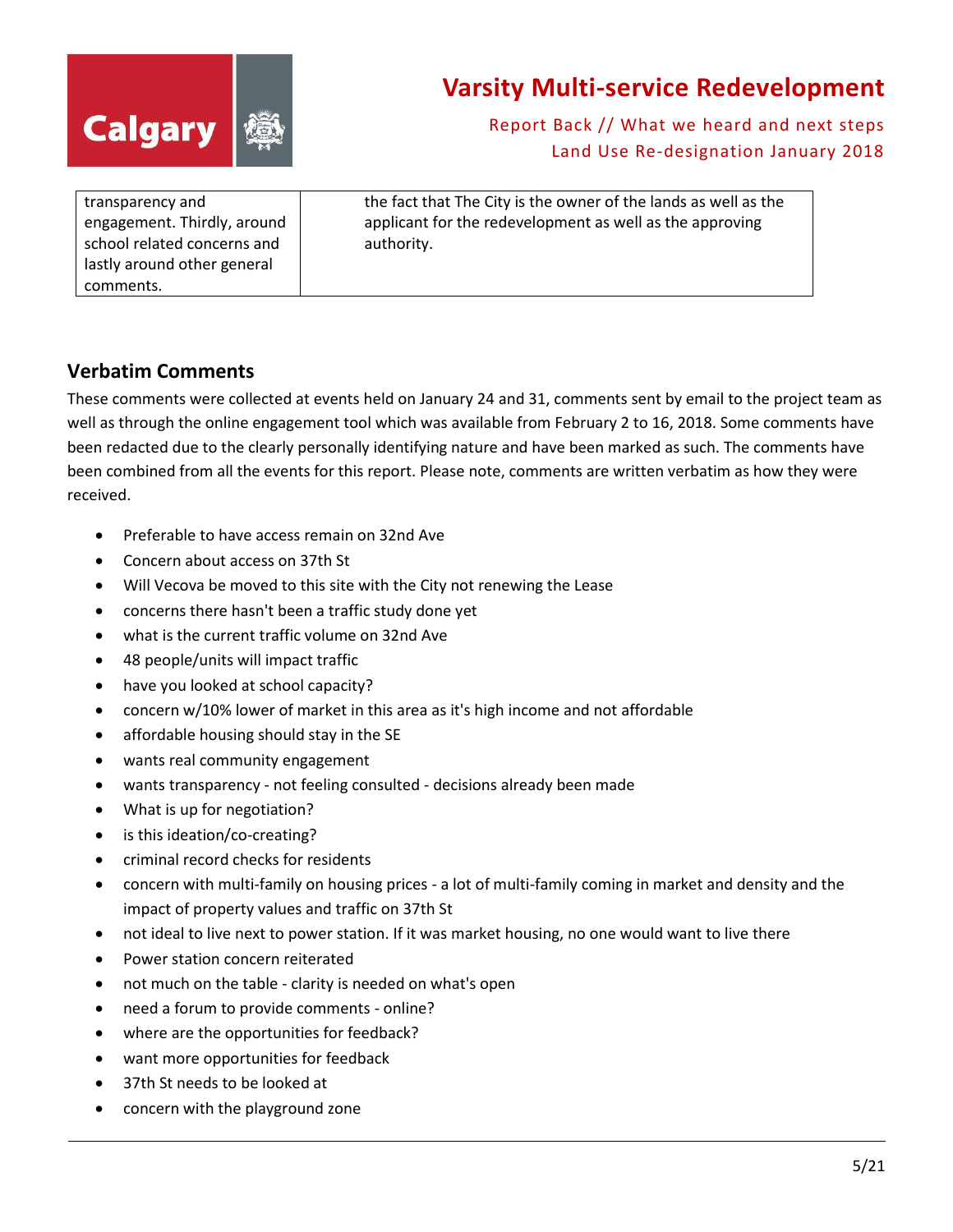

- no fire trucks on 37th St
- there are no schools within walking distance
- not optimal for affordable housing
- hazardous waste on site
- will impact Brentwood, Dalhousie, University and Varsity districts
- court case about housing on this side of 37th St said there was no housing
- clarify legal issues east of 37th St re: Housing
- where is the next fire station?
- Is this fire station too small
- 48 yr old homes look good today, why haven't we maintained the fire station the same?
- Need to maintain better and should just renovate it
- no YMCA or recreation for young kids only Vecova
- Need more recreation options in this older community
- concerns with university district (2000+) residents coming to area and not enough facilities/amenities for young families
- not enough daycares
- not enough schools/ choice of schools in the area
- need to build more rec for families
- not enough groceries in the area
- old community needs revitalization and more infrastructure
- work with community service partners to determine future needs
- community needs to come together, not divided, feels like NIMBY
- talking about details before goals doesn't work, feels like it's being pushed
- No transparency, community needs to be collaborative
- affordable housing will bring in more crime to the University area and Varsity Village. Please reconsider this site. This site is not appropriate for the area.
- firehall redevelopment on 32nd Ave NW is ok.
- Building low income housing just east of Varsity Village will destroy our quality of life and our community
- there was talk about maximum usage of the site too much density is not good. Fire station, 4 bays, daycare & offices is too much.
- other types of services: child care, city workspaces, public/community services
- Will there be a change to response time in the construction interm?
- noise concerns
- technology to determine proximity to cars for the fire trucks to initiate sirens?
- ingress/egress for fire trucks
- tear down early, go to a temp structure then build new on the current site
- noise from Shell research site and enmax site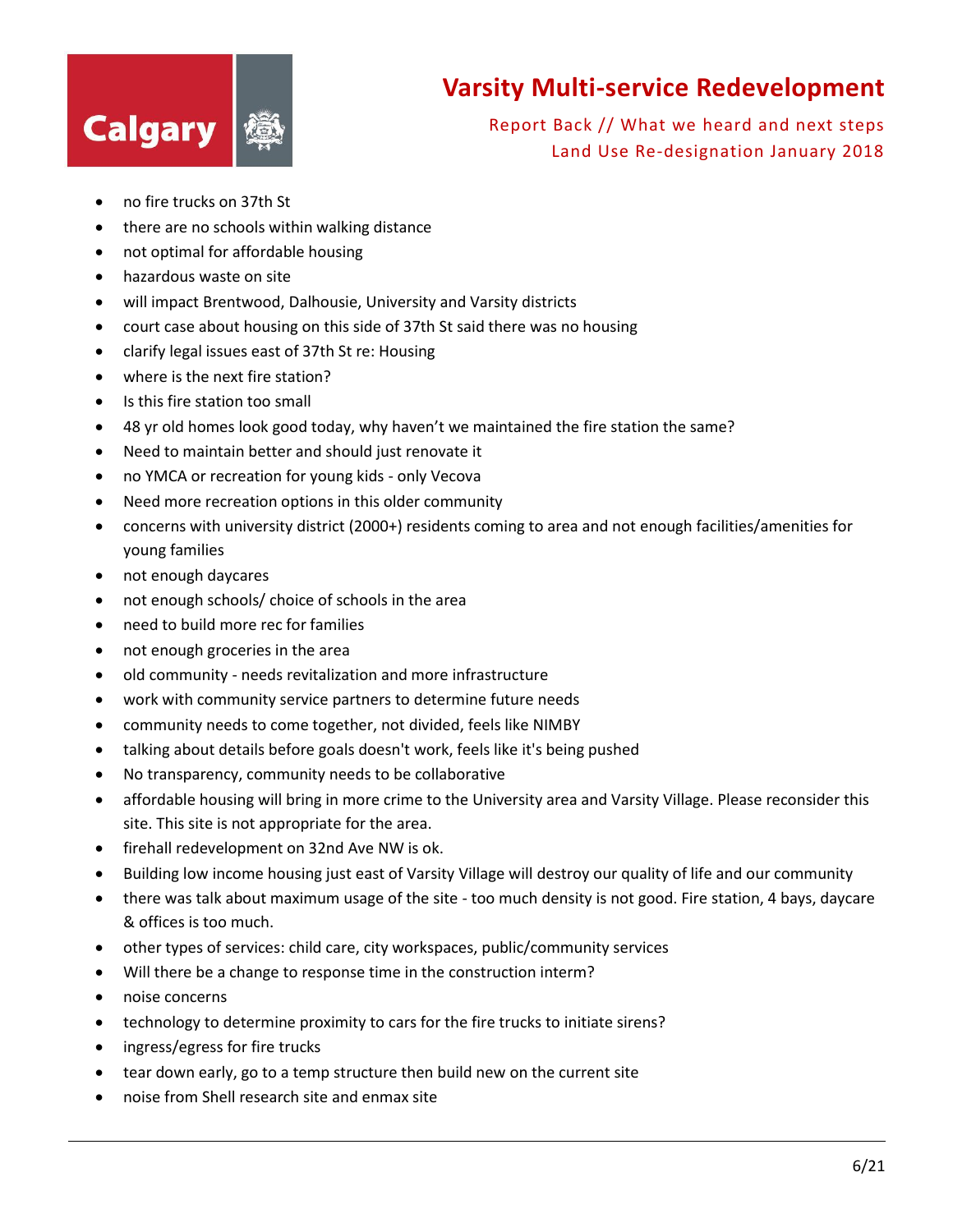

- does the fire hall need to be noisy?
- child care? Do we need it in the community currently?
- interfacing of traffic in build out of university district?
- how will you deal with pinch point of 37th St and 32nd Ave?
- Aesthetic Concerns: have building look better, develop space for recreation and additional greenspaces/trees
- The building doesn't have to look bad
- the affordable housing component needs to look good.
- what could bring different parts of the community together?
- local community grocery store?
- university district should have been in play with affordable housing
- traffic control along 37th St Between 32d and 40th Ave
- pedestrian crossings on 37th St to be enhanced
- Close off 37th St at Varal Road, Put the fire hall on the corner,
- extend 36th St to 32nd Ave for fire trucks, moves traffic away from Vecova
- traffic study beyond the prelimenary
- put things in for the immediate community
- Questions on "background checks"
- affordable housing for disabled persons/persons in wheelchairs
- property values will go down
- put more disabled people in the affordable housing
- sound attenuation will be key
- concerns about lighting of the site when housing goes in
- how can access stay on 32nd?
- what are the guidelines for mixed use development for a fire hall?
- Traffic concerns on 37 Street. Changing access to fire station to come in from 37 St would greatly impact traffic.
- Has The City looked at having access from 36 St?
- Concerns with building affordable housing right by the Enmax power station and hazardous waste repository. This could impact health of tenants
- Does The City have any statistical data on other housing units in the city and impact of higher density on location?
- Is there an opportunity to provide input online?
- Doesn't' make sense for fire trucks to drive past houses and playground areas. Is there data about this?
- Has The City explored if the schools in the neighbourhood are at full capacity?
- There are no schools within walking distance. This is not an optimal site for affordable housing.
- Has The City conducted a transportation analysis?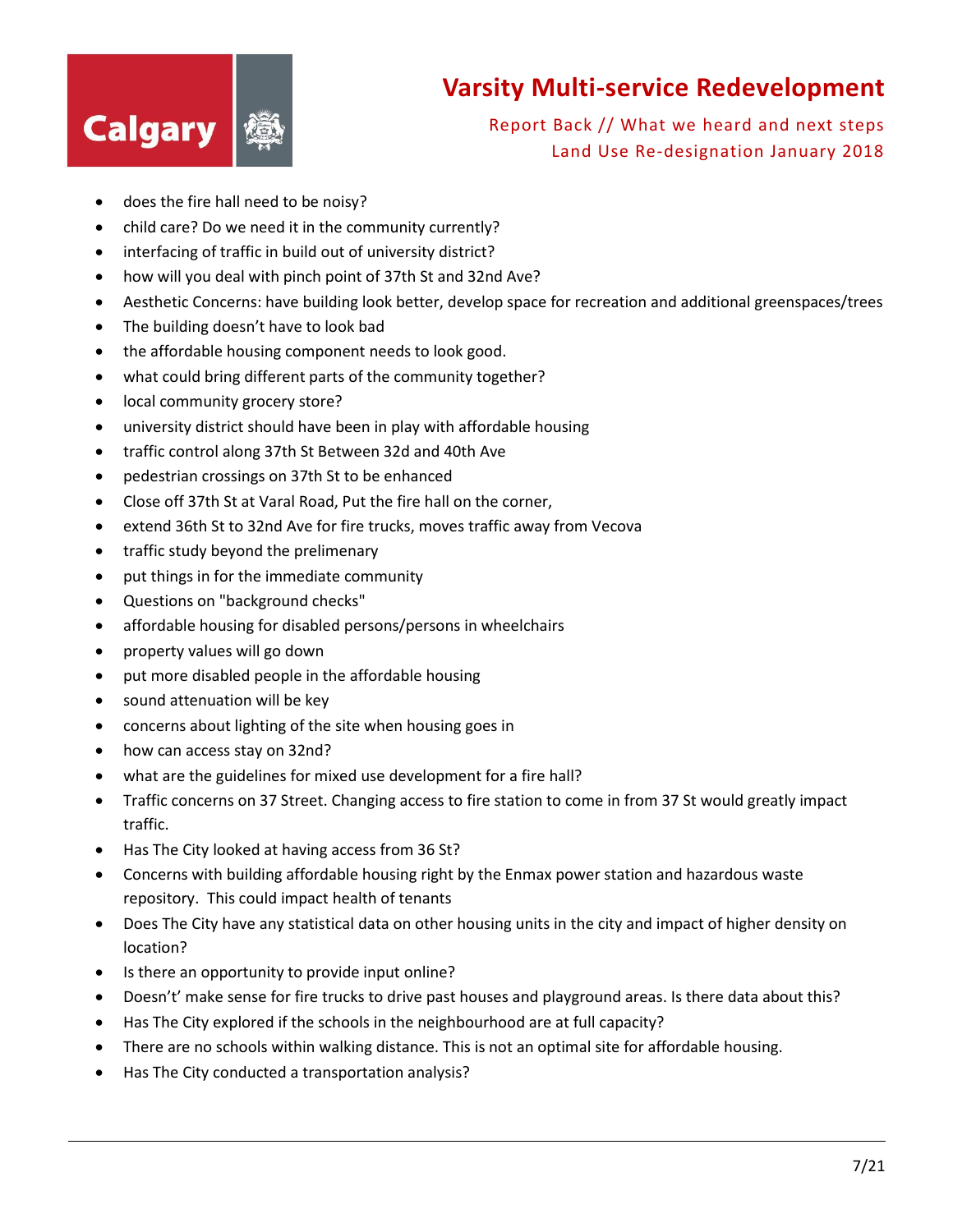

- Why is The City building affordable housing in a high income area if rents are 10% below market value. How was this decision made?
- Is the affordable housing rental housing?
- Is this redevelopment a "fait de complete" Please clarify what residents can provide input on.
- Was it the need for a new fire station that initiated this redevelopment?
- Why can't The City just maintain the existing fire station like homeowners do on their homes that are 48 years old.
- Is it possible to create a recreation space on the site?
- Young families are moving here. Is it possible to build a child care centre on the site?
- City of Calgary should work with the community to determine what's needed on the site
- There's already too much density coming into the area. This adds to this
- Will affordable housing impact property values?
- What's up for negotiation in terms of the redevelopment?
- Council has approved the need for a new fire station, and the opportunity for new affordable housing has been identified as part of Council's commitment.
- Fire trucks/ EMS existing onto single lane on 37 St seems unusual considering the potential in reducng emergency vehicles response time. Does the fire department chief really believe in a 2nd best option in Varsity.
- Thanks for coming out! I'm very happy to see the possibility of more affordable housing in a nice, but expensive, community. My chief concern is that the new project contain adequate accessible housing.
- I don't like fire trucks entering onto 32nd. The location of fire station should be located that a access should be on side of new bldg. to allow fire trucks to exit on 32nd as they do now. The existing facing a residential area is just not acceptable.
- The fire station should only exit onto 32nd. Ave. Exiting onto 37 street will further distrub residents adjacent to the station - making one turn onto 32ave makes much more sense than 2 from 37th. As for the housing there should be now windows facing the residential area, only facing North & South for the privilage of residents in their yards.
- Can taxes handle costs. We need something like this in Mongomery and there is land there. Yes we should use up some of the empty lots with some green space. Bus service would benefit from more density.
- Knowledgeable city employees. However more detail as to the type of affordable housing & where it would g would be good. Big concern is traffic - 37st is busy now & if there are 48 units this could be unsustainable not to mention commercial development. There is a lot of high density housing near e.g. U of C family housing & their Univ. District development. Is there really a need for more high density accommodation what about the coop development.
- 37th St. was always intended as an access street for Varsity residents those living in the multi-units must have access to schools, open space - not planned for, (by 37th) would be available from 32nd (NOT PLANNED) - a very busy street with high traffic fire station + - must have access to 32 to be a sensible build.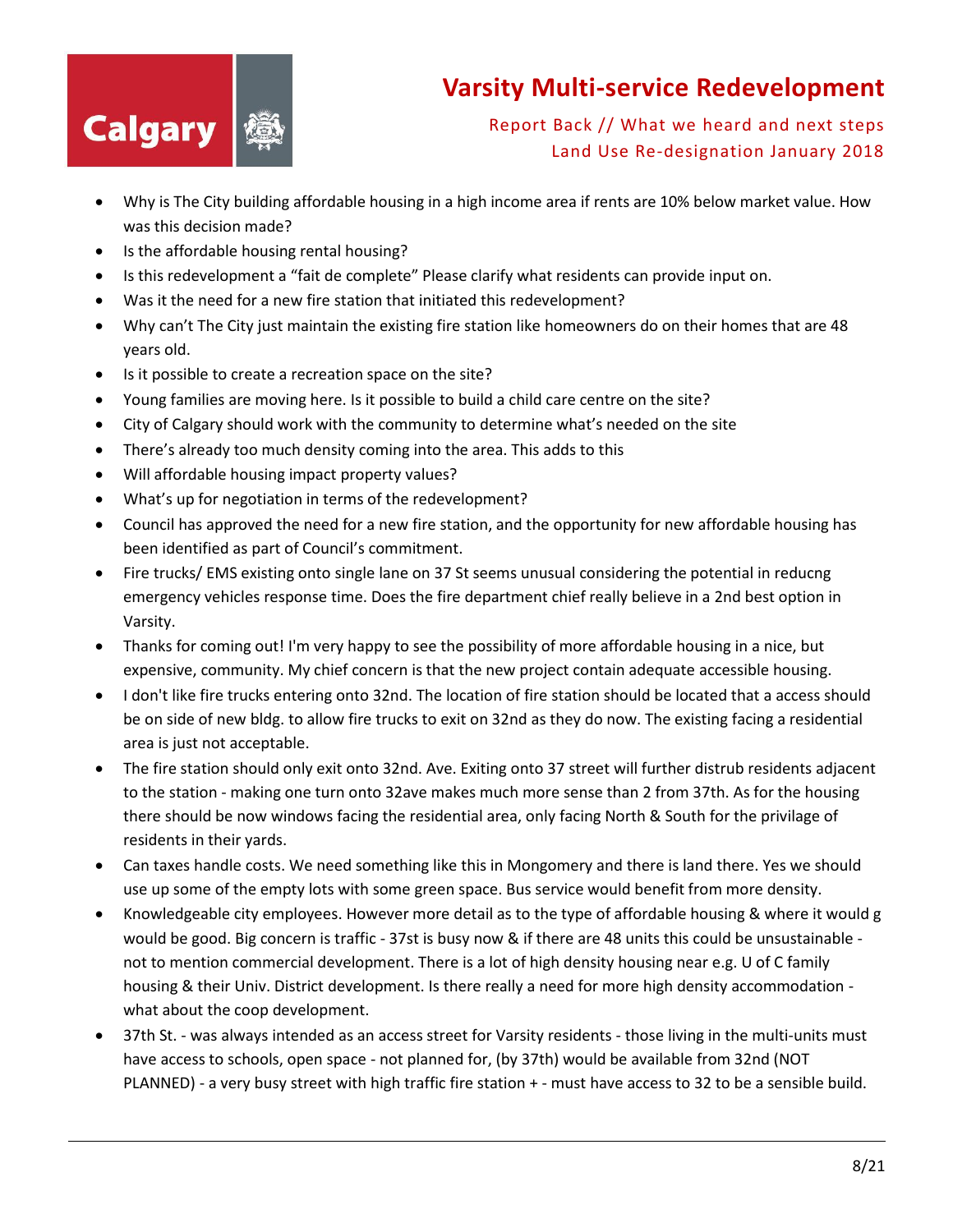

- First, I am not opposed to low-cost housing in the area. However, if one places any form of housing, low cost or otherwise, there should be at least minimum ground (green space) for children to be able to play outside. My opposition is that the city is attempting to squeeze too much on to the four acres without consideration for amenities. Frankly, I am not sure of the wisdom of combining 48 units with a halll for fire and ambulance.
- I have concerns re: the following: A 37 St. exit for fire station- road is too n arrow & wasn't intended for such use. Concerns re: noise, sirens, traffic. - 6 storeys of affordable housing is too much. How will parking be accommodated. Varsity is becoming saturated with new construction and building ie. Univ District (15- 17,0000 & increase in pop.), Brrentwood co-op proposed bldgs, univ. city (which is not fully subscribed) I am very concerned that there is very little room left on the Univ. Research park footprint. Trees & green space (what little remains) will be affected.
- \*My main concern is that the fire trucks exit onto 32 ave or 36 street out of concern for homes on 37 strreet. "Quality of Life Issue"
- Retain the hazardous material drop-off, please good idea to have more housing near to ammenities.
- Comments on proposal acccess to fires station should remain on 32 Ave NOT 37 St.
- Appreciative that no firm plans are in place yet, and that our input will be (hopefully) considered. Though of aptmt development? Hopefully, not a "tower". Commercial development / coffee shop / child care / meeting rooms on main floor?
- Issue fire trucks should access 32nd Ave not 37th. Affordable housing no problem other than size of plan. Have the impacts from the Univ. City project been taken into a/c for the overall traffic congestion? 37th Ave should be the exit route for the housing project.
- My concern is about the entrance/exit to the new firehall proposed for 37 St. I do not live there & won't be directly impacted but I think the access should remain on 32 Ave. and (indecipherable) street should be better developed. (Redacted due to personally identifying comment) and use both streets all the time. 37th is an ideal conduit for the neighbourhood & bike lanes but should not be used to handle more traffic from fire hall + residents.
- Like the concept of utilizing city land for more affordable housing in combination with the new construction needed for an essential service.
- This is an ideal location for high density: no shadow concerns, quality public transit, (bus route a short walk to LRT), post secondary people hub across the street. As a City of Calgary inititaed project I expect affordable or attainable housing to be integrated into this development (see agove density reasons). Kudo for multistage thinking w/ fire hall (indecipherable). But need to bring U of C to table and also evaluate synergy and benefits for (indeciperhable), another arm of government services & cost that could benefit. IE: put their current building problems, strategic plan for new building, and costs and land asset into the operation. Very synergistic possibilities here.
- Since the fire station and affordable housing development are going to be 2 separate structures, in my mind, it would obvious serve to captialize on this and position both in their ideal locations. Proposal: (I) Fire Hall farthest south-east corner so trucks can exit on to which has ideal access to Crowchild & Shaganappi = faster response times. (II) Affordable housing on the northeast corner closest to the C-train, grocery store and, as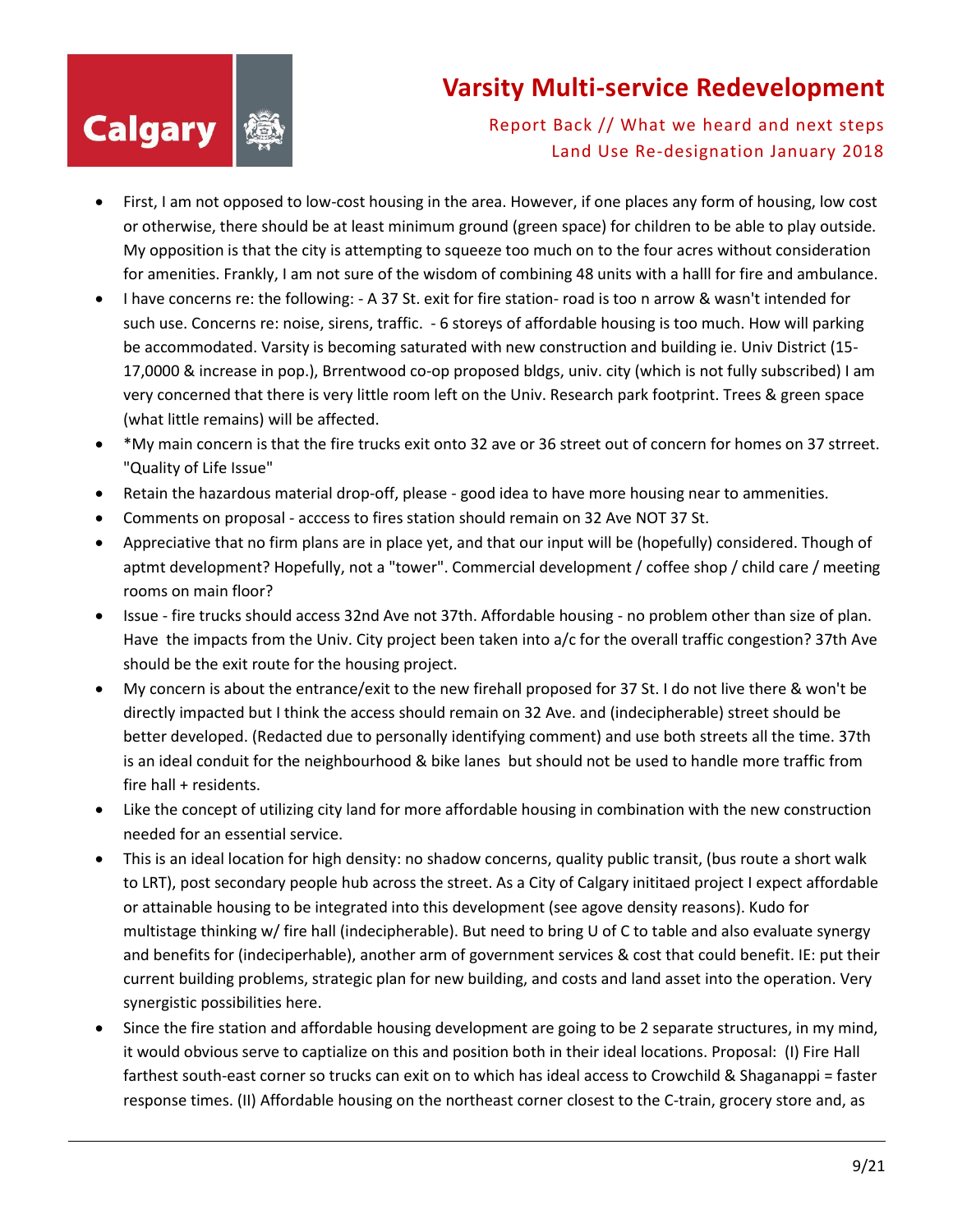

Report Back // What we heard and next steps Land Use Re-designation January 2018

an added benefit, furthest away from the fire hall to avoid 1. congestion between emergency services and families 2. Reduce noie & distrubance to families from fire hall 3. Safety of families

- Looks good. Like the concepts. But… couldn't you have some real designs and prototypes at these engagements!?!!!
- I think this is a very appropriate site for accessible housing, strongly support this devlopment. (redacted due to personally identifying comment) and am concerned about neighbours close by having a 'not in my backyard' attitude.
- Thank you. I like to overall plan, including mixed use. Both Varsity Village and the University Research Park are very walkable. Please be in keeping with that. No fences. Be "campus like".
- Thanks! 1. Day care is not a compatible use. 2. Medical use is not compatible. 3. Any kind of housing is OK but the sound from the fire hall needs to be mitigated. 4. Fire engines MUST access 32 Ave or as extended 36 St.
- I was pleased to learn that the housing will likely be under 5 storeys. Will you be able to install a playground nearby for the children? What will be done to reduce siren noise at night? I could envision residents being awakened every night. Though I like being able to use the Hazardous Materials Drop off at the current Fire Hall, perhaps it should be moved away once the residential component is in place. Hopefully the winter sand mixture would still be available.
- Cumulative traffic study aggregating increased traffic from all area deveopments including University City. Presence green space. Community garden, hockey rink, playground, seniors or disable housing are ideal uses for the rest of the site once fire hall moves into new space. Attention to overall traffic + sewer capacity in area.
- We are very concerned about the plans for the space left after the old firehall is demolished. I hope it goes to community uses and not further high rise residential development as has happened to Brentwood. Vecovo could go here. Community pool. Community garden.
- Sounds like a great idea to have more density in our neighbourhood. Affordable. Maybe for seniors & students too? How about a day care inside of a seniors complex to keep the generations connected. Ar studios, coffee house, everything fun :)
- Development looks good. Appears to be on the mark.
- Please do not add more traffic to 37th St. It is quite busy enough now, with "University" traffic. There are speed reduction signs - to 30 mph - because of the lovely pond and playground that a lot of drivers don't respect. Could more control be arranged? PLease have fire trucks exit onto 32nd, not 37th. Thank you.
- Include: green space, multiuse space, affordable housing (disability accessible, diverse demographics), egress from fire hall to 32nd Ave (vs 37th St), consider partnership with Vecova if it needs replacing also due to age.
- Firestation egress…why shift to 37th Street from 32nd Ave? I take it that traffic lights would be installed at corner of 37th + 32nd? Density of housing? (IE> # of units) External appearnace? Other services to be included? Transit additions? - street parking concerns as currently of no cost vehicles parking by U of C students along the 37th St corridor.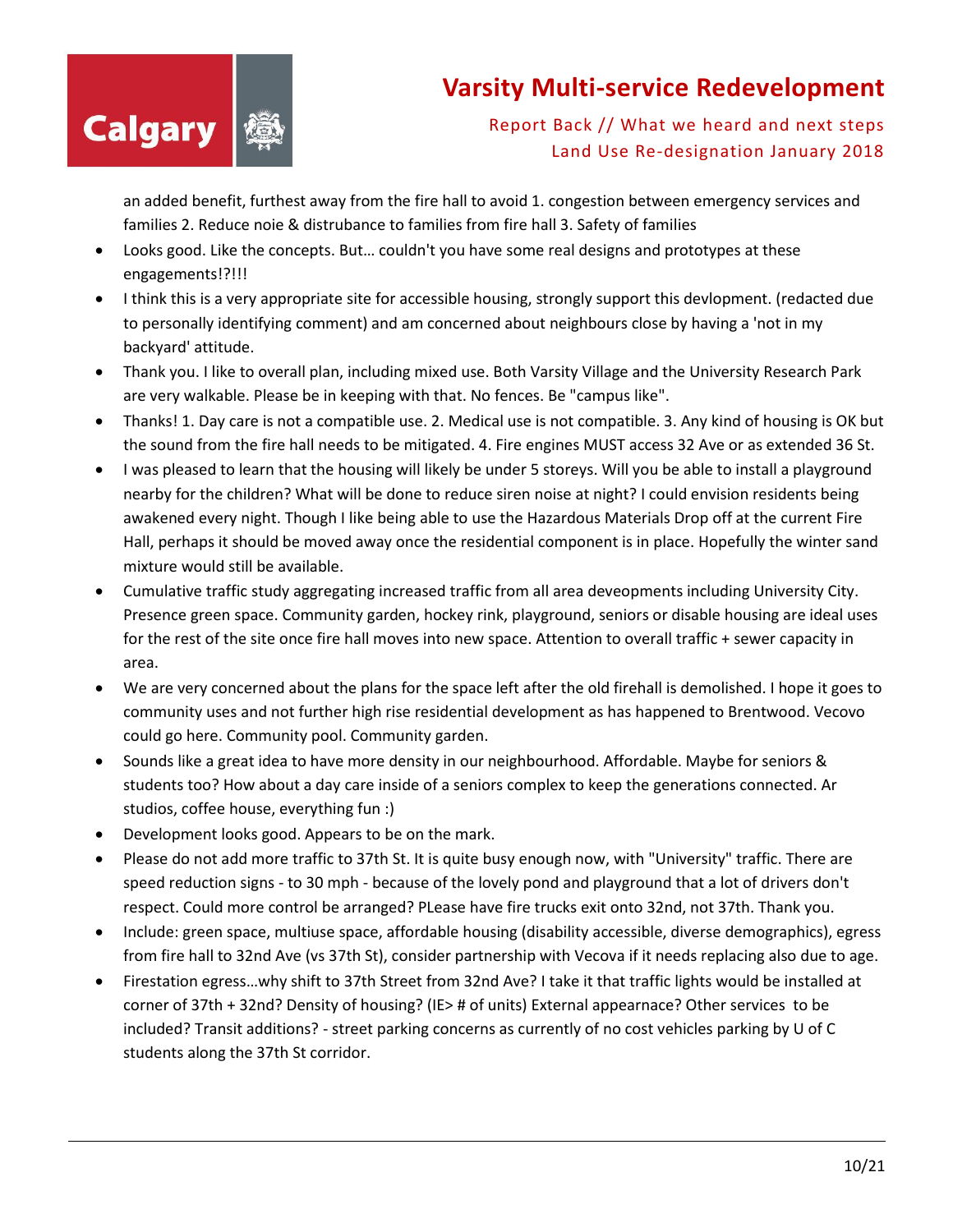

- Fire Hall must exit on 32 Ave. To much traffic on 37th 2 way street. Density problem in the area. Affordable houseing should be lower density - only 3 stories high if develop. Affordable housing is not conducive to the area.
- Increase population density with affordable housing will affect, more traffic, require more parking! The serenity \* the quietness in the neighbourhood. Fire hall drill will affect and increase the noise level!!
- No low income housing: impacts value of houses and increases crime. At least ask community what is needed: seniors housing & day care. No exit of fire/ambulance onto 37th - use your brains - 32 is only viable option.
- (Personal, identifying information removed) Chief concern for me is noise second concern is traffic. I am not keen to have fire traffic spill out onto 37th (due to noise). Can the firehall be operarted more quietly? Ie no P/A system and reduced use of sirens? In the interest of not spilling out onto 37th can the fire hall be built facing south? If built on the current building site perhaps the garage could be retained with Atco trailers while the new building is built.
- Sewer capacity?
- unconsolidated soil impact for drainage
- Radioactive cache behind the site?
- Access to 37th St
- Wood Structure on top of the fire hall? (see California fires)
- Power line outside of fire hall is temporary what are the plans for that? Is there enough power?
- Bus Traffic
- Solar energy in the buildings
- foot print of surface parking
- max 4 storey building any higher will block morning sunlight
- what happens to green area/park greenspace?
- consider access for fire hall and housing onto 36th St or 32nd Ave, NOT 37th St
- outdoor hockey rink/ outdoor splash park
- why not look at 36th St?
- look at lights
- schools
- understand need for new station and facilities, only concern is access on 37th St (I don't live on 37th St)too much traffic as is - 4 way stop won't work with fire stations
- at University need bus indent so busses aren't blocking 2 lanes of traffic
- How do fire trucks get in and out of the facility?
- Why is this a surprise? No one has heard about this before?
- radar solar operated speed reduction at duck pond/park seniors, kids etc
- what would the impact be on existing schools?
- seniors assisted living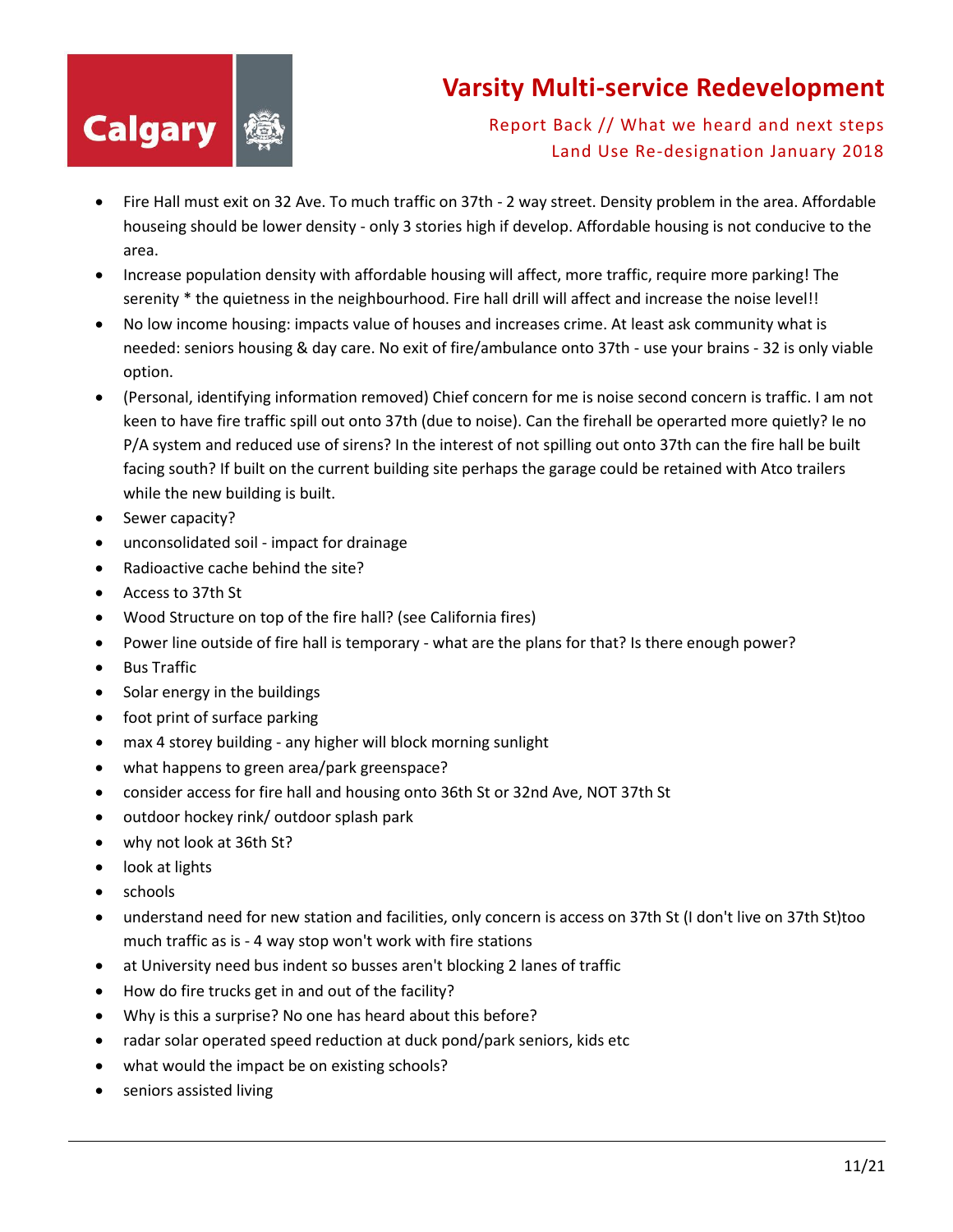

- research park (further down 42nd) for AH
- we do not need more housing
- we should welcome more affordable places to live in our community
- can the building be oriented north/south?
- privacy in back yards
- will crime increase?
- how does it operate?
- substation buzz can hear something infrequently
- is this site too close to environmental issues?
- consider disability housing link to Vecova?
- tenant noise
- love the idea of having affordable housing
- need traffic study
- university district plus this infrastructure can't handle the extra traffic
- how high will this building be?
- access for building of new site congestion on 37th St (cuts 200m into 100m)
- 6 storeys is too many
- the city already has other projects to work on
- please keep the hazardous waste drop off. The current service is very handy
- what is to prevent ghetto-ization? This housing will be adjacent to million dollar homes
- good space for affordable housing
- support housing, concerns about 37th St access
- Safety on 37th with all the developments congestion concerns
- it's good to have increased housing density without being obtrusive, which I think this development would be
- why is this project geared towards the senior population?
- no exit to 37th St for fire/ambulance
- perfect area for this because of area services available
- will fire hall be too noisy for residents?
- open 34th St to 32nd ave for fire station
- seniors residence or daycare, no affordable housing!
- agree with affordable housing due to close proximity to amenities prefer mixed demographic
- I hope the hazardous material drop off continues at the new station (and the sand supply too)
- I hope noise from the fire station is minimized so as to not bother the residents in the housing development
- height and shading impacts on yards across 37th St
- Access to 37th St
- existing tree removal
- amenity space for residential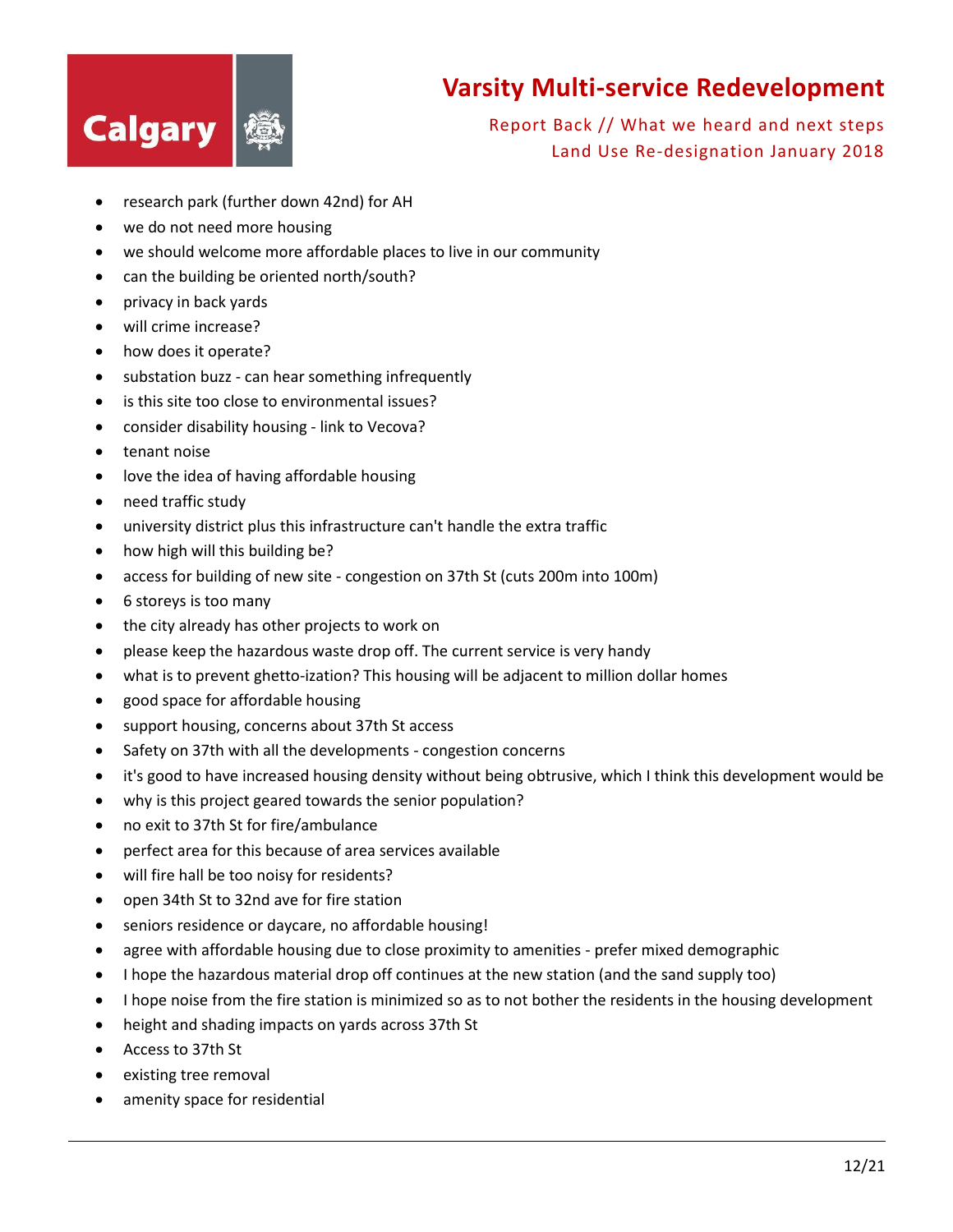



- seniors housing
- preferred access on 32nd for fire and majority of access
- direct access to 32nd
- what will happen with the Enmax electrical plant on 32nd Ave?
- don't want 48 unit close to intersection safety issue
- 4 way stop at 40th Ave and 37th St
- don't want street/road repaved for fire radius \$ taxes
- good transit busses here
- a 37th St exit is ill conceived
- concern about multiple traffic light synchronization
- cul de sac short cutting
- don't want to lose cycle lanes
- want traffic signal at 37th St and 32nd Ave
- more bike storage
- extend 36th St
- fire access off of 36th St and 32nd Ave
- make 37th St a pedestrian corridor
- a pathway through the site
- no fences
- sufficient parking off street
- speed bump on 37th St
- Cyclists, international students safety
- multiple pedestrian cross walks on 37th St
- island desired at 37th St and 40th Ave
- Firstly, I have heard that it is proposed to redevelop the firehall and associated city offices and functions on the north side of the site and place the affordable housing on what is (presumably) the present firehall site. This may be expedient for construction purposes, but it puts the two uses in the wrong places from this professional planner's point of view. Fail!
- The proposed firehall and 'community functions' would access 37th Street which is residential and carries traffic from the Varsity area to the university. Placing the firehall here would create problems of access to the community for the emergency services which extensively use 32nd Avenue and Shaganappi Trail to reach their service calls. Placing the firehall on 37th Street will tempt the fire service to use 40th Avenue and Varsity Drive as routes to Shaganappi Trail, past schools and residential driveways and lower speed-limited roads. Increased development in the University District will result in more calls but this proposed location will result in slower response times to almost everywhere. Fail!
- The proposed residential development would be on the corner of busy 32nd Avenue and 37th Street, creating unnecessary noise for residents, in part from the relocated firehall immediately to the north. It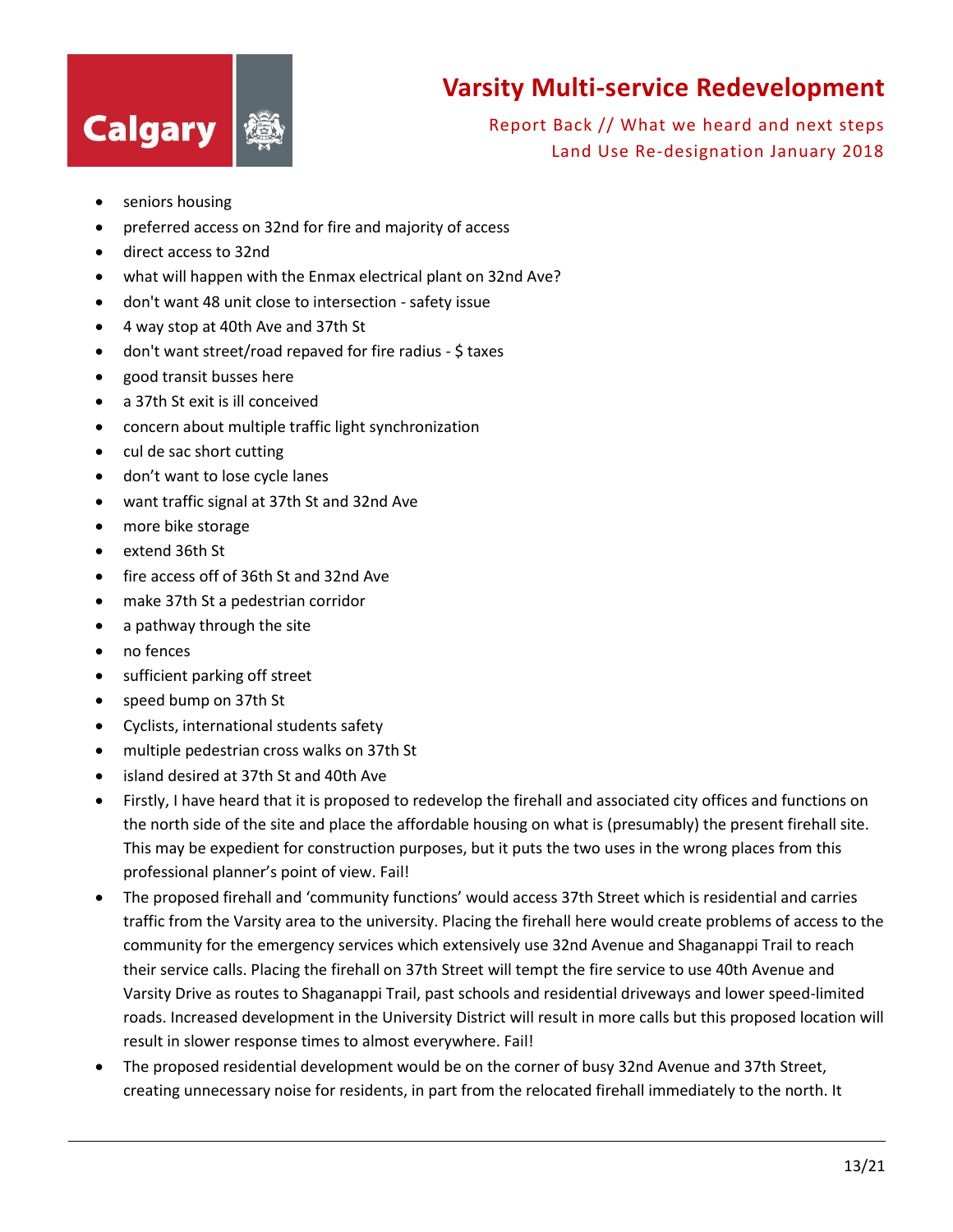

Report Back // What we heard and next steps Land Use Re-designation January 2018

would also require residents to go past the firehall and commercial/community services to reach the nearby playground at 40th Avenue. The residential development, being on the corner, would be further from the playground and if the development is apartment-style as shown in the images on the information board, the play and recreation area for the apartments would be further away than desirable. Fail!

- The proposed residential development would be bordered on its east side by the Enmax office and service yard which is less desirable as a neighbour to residences than the green space north of the site on lands presumably part of the Shell Technology Centre (offices, not as noisy). Fail!
- The distance to transit at Brentwood Station and shops at Brentwood/Coop shopping centre is increased thus less convenient. Fail!
- On the other hand unless routes are revised again, the corner location might be marginally better for access to transit.
- The community needs affordable housing, so it is good to see the concept being applied in this area; just not at this poorly chosen location. It is clear that construction convenience of the site over a short period is being given precedence over the long-term viability and amenity of the residential development.
- When the plan is revised and re-presented to the community, I hope to see that the residential component is built to the extremely energy-efficient Passive House® standard. In addition to keeping home operating costs down, the increased insulation values will provide a quieter living environment for the occupants.
- It is clear that redevelopment of this site has looked narrowly at only the site, and not at its context in the community. The detail on the boards carried no information about the present or future development in the vicinity of the site; nor did the project reference compliance (if at all) with the Area Structure Plan. I assume there is one – searching calgary.ca did not disclose one).
- (personally identifying comments removed)
- I support the replacement of a 45 year old facility but I wish to share my concerns about the overall direction the City is taking with respect to Varsity.
- I reviewed the plans for the fire hall on calgary.ca. The engagement website allowed a maximum of 300 words which was insufficient to articulate my concerns but I can summarize them here:
- Fire trucks should come and go onto 32nd avenue not onto 37th street.
- Please, no more residential development.
- My issue with more residential development stems from the following:
- The City forecasts Varsity's population to increase by 11,000 in ten years and increase by well over 100% in the next forty years. With this in mind, my concerns are:
- I haven't seen any plans to increase parks, social infrastructure, pedestrian spaces, libraries or community centres to keep pace with this burgeoning human population. Quality of life will be eroded and "manhattanized"
- Silver Springs, Scenic Acres, Tuscany, Rocky Ridge, etc do not seem to be getting their share of densification. The character of Varsity is being fundamentally changed by over-densification while other communities are getting none?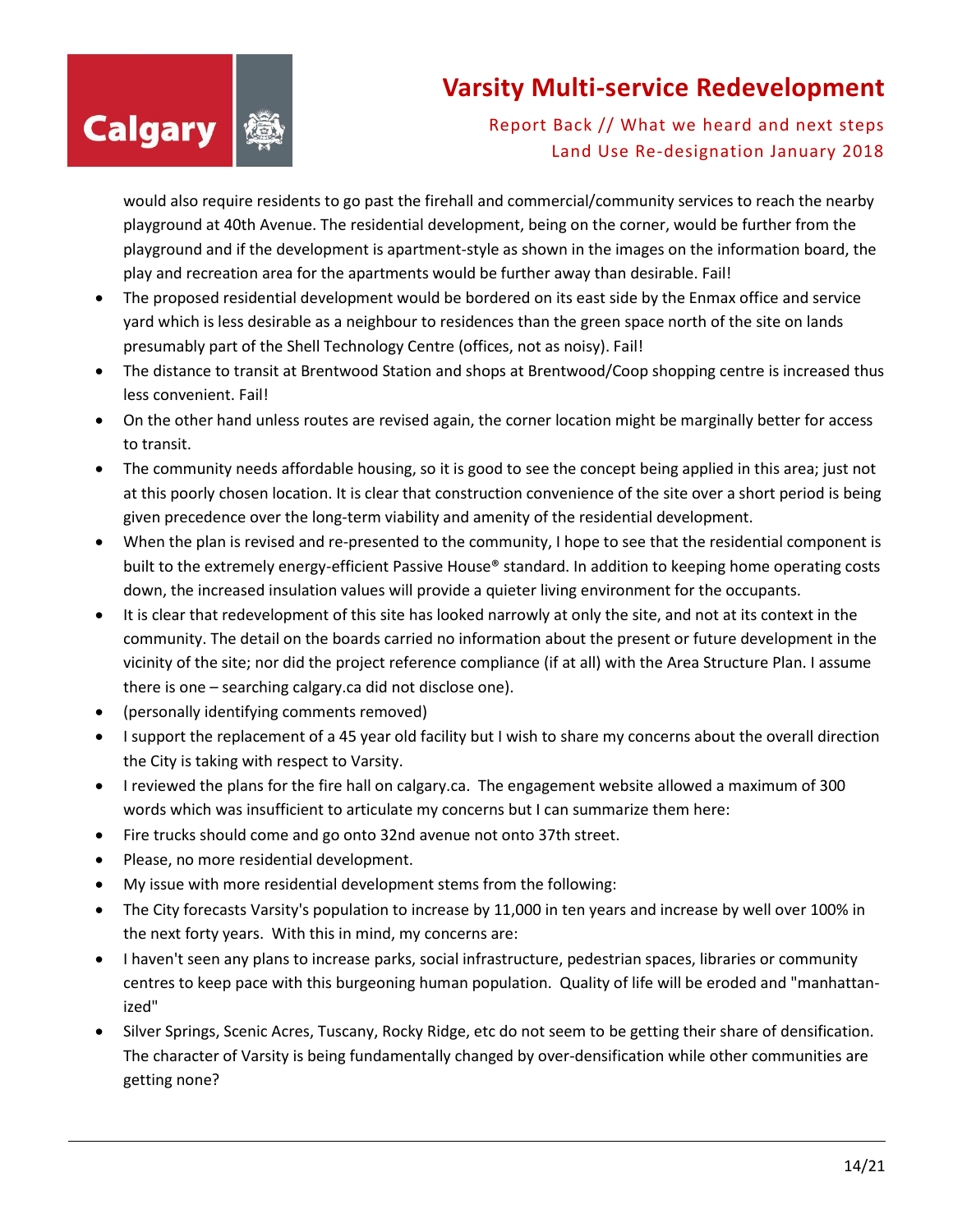

- Varsity is among the most mixed-use communities in the City with a major mall, retail space, office buildings, high rise apartments, and an Industrial park/research park. Doubling its size with condo developments is inappropriate.
- Transit-oriented development makes sense. But, when two train stops are only a couple of kilometres apart (Brentwood and Dalhousie) the level of density dramatically alters the existing neighbourhood. A seismic shift in the 'rules' is unfair to existing property owners.
- The University District development has pushed densification into unreasonable territory.
- Regarding affordable housing units, these should be incorporated into all current and future developments adjacent to LRT stations and in University District where these condos and their occupants can be part of a community rather than be in a "low-income complex" built on a random street corner, over a fire hall, with no neighbours and no surrounding services.
- (personally identifying comments removed)
- I appreciate that the City is looking to update the fire station infrastructure and also believe that increasing inner city density is a bold plan, if it is handled correctly. My concern is for the increase in traffic along 37th Street by this plan without having any actual knowledge of the effect of traffic expected from the University District. I fully expect that 32nd Avenue traffic will also increase. I wonder if you have traffic stats from 10 years ago, recent stats and projected with University District opening up? The redevelopment proposal seems to layer on traffic on what should be considered a residential road.
- As late as 10 years ago, concerns were raised through the Varsity Community Association (VCA) with respect to the increase of traffic cutting through the community along 37th Street. Emergency vehicles currently use 37th street to access 40th Avenue. The park/playground zone on the corner of 37th Street and 40th Avenue is a wonderful asset for the community, however, the playground zone is not recognized by many of the vehicles cutting through the community. I wonder if you have traffic stats on 37th Street from 10 years ago, recent vehicle counts and what is projected with University District opening up? Calgary City Police have, on occasion, set up photo radar within the park area and I am certain that you could get statistics to confirm that they issue an inordinate amount of speeding tickets for the time set up there. Additionally, the numbers of cars travelling on 37th Street has risen over the past years, and I expect it will increase again with the development of the University District.
- The proposal from concerned area residents through the VCA in the past had a simple solution, open 36th street to 32nd Avenue and install traffic calming along 37th Street to deter much of the traffic. 36th runs on the East side of the existing fire station and if this road was opened, and utilized by the new fire station, (which would need to be turned to face East, not West), it would divert most traffic off of a residential road and into a primarily industrial site. Opening up 36th would still give emergency vehicles access to both 32nd and 40th Avenues. Lights are already installed on 36th Street at 40th Avenue, as opposed to the 4-way stop at the park on 37th and 40th, which should make for safer travel. I recognize that this route runs on the East side of the park/Playground zone, which doesn't totally solve the problem, however, the playground equipment is located on the West side of the park. With the traffic calming plan on 37th Street, it should divert much traffic out of the neighbourhood.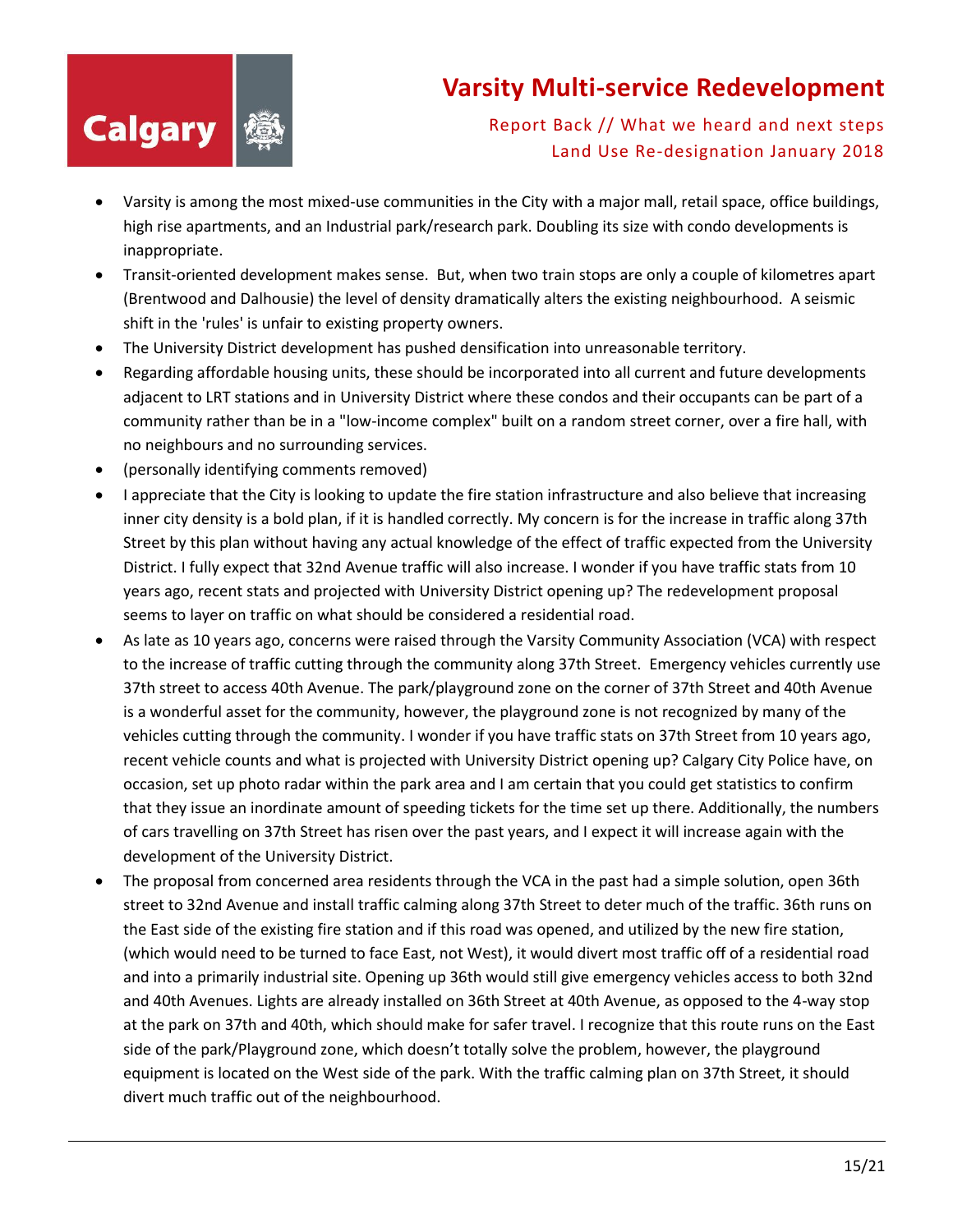

- (personally identifying comments removed)
- ONLINE COMMENTS
- Health services, AHS community clinic (currently Varsity is served by Ranchlands clinic). Lifestyle enhancements such as community centre, library, theatre space or other gathering space.
- "Fire station, NO CHILD CARE OR Family affordable housing. Stop cramming in buildings in every green area we have left in the older NW neighbourhoods.
- I recommend space be used to develop a dog park . Keep it green, no buildings."
- I would suggest that instead of building more affordable housing, the city should build something like a police station or library or even an arena by the fire station. The term multi-use facility implies that it should be something that benefits everyone in the community.
- This is great location for child care. It would also be great to mini self serve library like the one in the new rocky ridge ymca. it would also be a great spot for a community oriented (people walking to it from Varsity, University Research park) coffee shop/Cafe. All of these together.
- It is ok, but there are two problems: (1) increased traffic on 37th street, which can be solved as outlined in the space below. (2) potential health issues due to residential proximity to power station.
- "townhouse style housing
- transportation within walking distance
- convenience store within walking distance
- elementary school within walking distance
- green space safe for children (fenced playground f.ex.)
- entire space be ""open for safety's sake""
- look at Copenhagen, Denmark's high density solutions"
- This redevelopment of Station #17 looks good and will be an important benefit for all. The land use for Affordable Housing can work within the Varsity Estates neighbourhood if well thought out and is respectful of the established community.
- The space should absolutely be used for Child Care Services. Varsity is in dire need of afterschool child care. Varsity Community Association is at capacity with massive wait lists (years long). Second choice would be public/community space that adds to the community vibrancy.
- Child-care or an outdoor pool and waterpark.
- It would be good to have some sort of activity here, i.e, tennis courts/ basket ball court, where the children in the affordable housing could play safely. Perhaps a courtyard for the older residents, or a community garden.
- "Housing
- Retail space (coffee shop)
- Plaza space"
- Once again, I would like to confirm that opening 36th Street (from the existing 36th street and curved to connect with Collegiate Blvd) so that it can be utilized as the egress for the fire station on 36th would be very beneficial for the Varsity residents all down 37 st.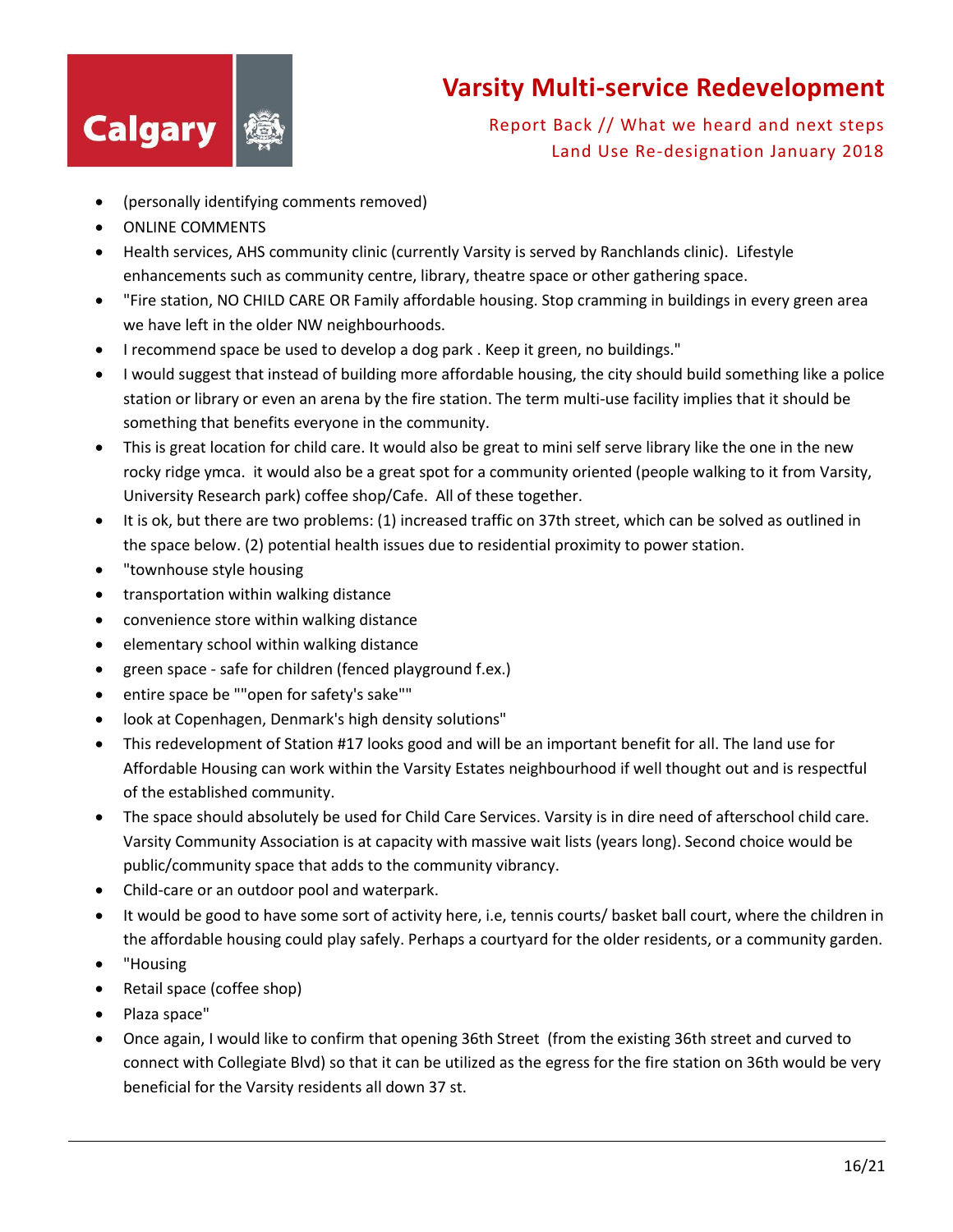

- <redacted due to personally identifying comment>. I agree with the new firehall however the entry/exit should be onto 32nd ave, not 37th street. 37th street is a residential street. The site is not ideal for affordable housing. There are no grocery stores or schools in close proximity. Market mall and Brentwood are not close on foot and these people will most likely not have cars. The city should cancel the proposal for the affordable housing complex and find another site.
- The City should not be building an affordable housing complex beside a firehall with hazardous materials on one side and an electrical power plant on the other. Studies have shown these external factors increases cases of cancer and birth defects. The City is putting themselves at risk of a future class action lawsuit by people affected by this influence. Reconsider moving this affordable housing complex elsewhere. You are putting tax dollar funding at risk and setting yourselves up for failure!
- "A Seniors Health Center to permit ageing in place.
- A Community Health Center.
- These are modeled after The Alex and would comprise a multi-disciplinary team and a capability to adapt to changing needs in the community."
- This site, first and foremost, must be a functioning fire station and any design must not impede the effectiveness of the fire hall. Having a community meeting space like Rocky Ridge and Tuscany stations would be useful so long as it does not interfere with the operations of the hall. With regard to the subsidized housing, could a developer be brought on to build a P3 development?
- Farmers markets indoor/outdoor space. Small community festival type events -music, kids day, art/craft show
- "Gym for community use
- Community garden for university family housing residents and varsity residents
- Space for community groups to meet up"
- "1). The firehall must face and exit onto 32 Ave. This reduces disturbance to adjacent properties and only makes sense.
- 2). The housing/apartments must only face North and South insuring privacy to the adjacent neighbourhood homes and yards.
- 3). All prospective tenants shall have a criminal check done, ensuring safety to the adjacent neighbourhood.
- 4). The complex will have sufficient parking for tenants and visitors.
- 5). The adjacent neighbourhood should have residential parking permit"
- " green space and pathways connecting all four sides of the site (to embrace the walkability of the area)
	- a ROOFTOP CAFE with mountain/river/sunset views! or a ground-level cafe connected to green space and playground. Living & working in the area, I suspect both would be very popular.
	- childcare centre
	- A small public library branch, or a pick-up/return station for requested materials creating a walkable future around UofC & Varsity for the many people who live and work here"
- <comment redacted due to personally identifying information>. We strongly suggest that the new fire station continue to sit on the current site and that their vehicles exit on to to 32 ave NW as is currently the case. We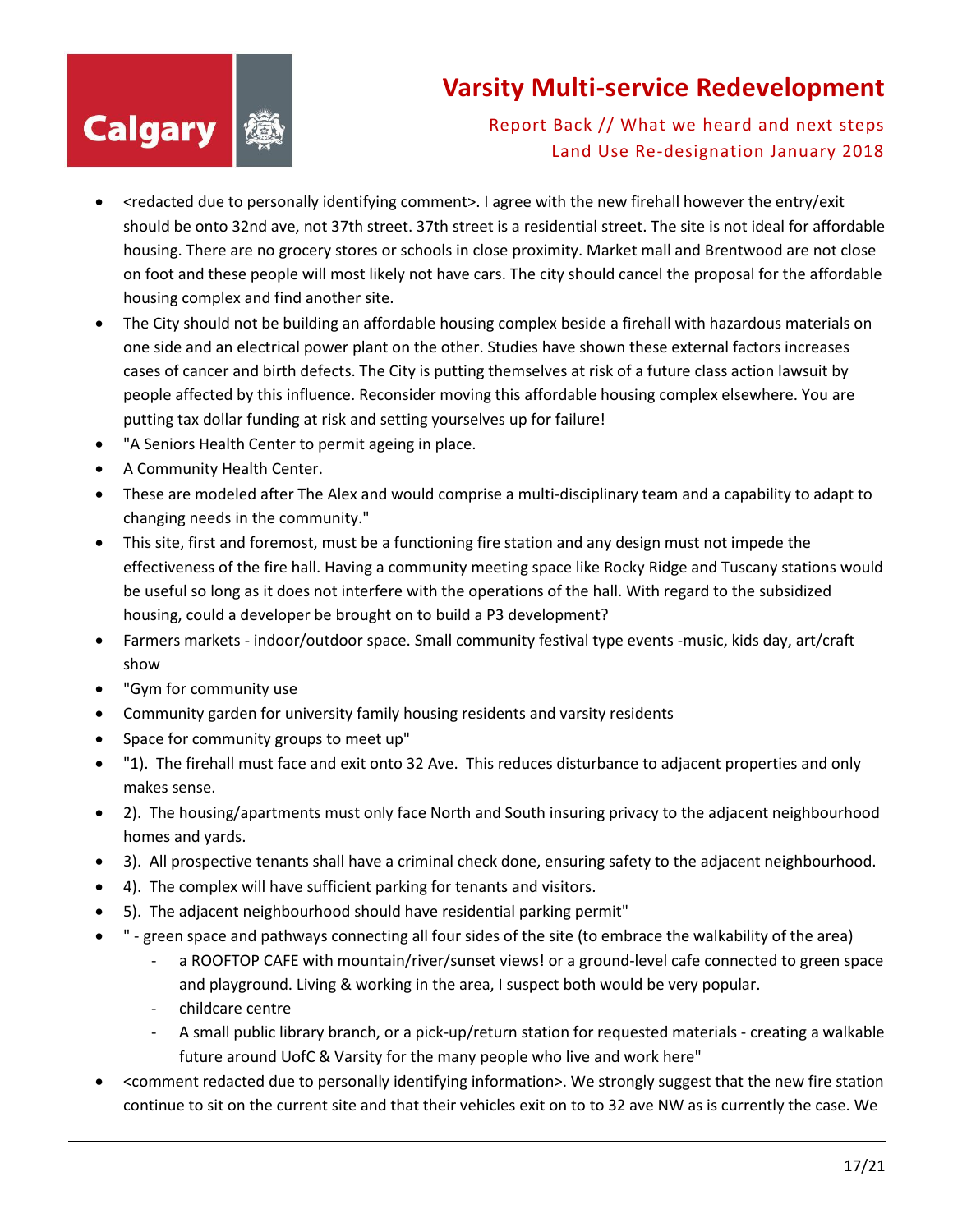

Report Back // What we heard and next steps Land Use Re-designation January 2018

can't imagine a worse location for a Affordable Housing project on the northern block of land - not because of any impact on neighboring communities but because the location next to the fire station( noise) and Enmax sub station- noise/ safety, major traffic problems -no schools near

- Parking.
- It is very important that the interests of all stakeholders be fairly considered in the redevelopment of the fire station and the development of any other City lands. This is especially important having regard to the fact that the residents of Varsity Village purchased their homes based on the current development of the Research Park and the logical existing location of the fire station on 32nd Avenue and access of the fire trucks and EMS vehicles onto 32nd Avenue.
- Fire station redevelopment- The obvious best location is the existing location. If this is not going to occur due to the costs of a temporary building and the future redevelopment of the existing fire station lands, The City must mitigate the impacts to the Varsity community. It is critical that ingress and egress from and to the fire station be from 32nd Avenue as it is the logical existing larger transportation corridor. This will alleviate some of the significant impacts of noise,
- Transportation and traffic issues- A full traffic study needs to be done and shared with the community before and re-designation of the lands proceeds. This study should include the impacts of any traffic from the proposed affordable housing and any other uses and the significant traffic which will occur when the University District development is completed. The impacts to the bike lanes, narrow road on 37th Street and proximity and traffic by the playground should be alleviated.
- Affordable housing and other possible uses- If any development of the 4 acre site in addition to the fire station is proposed there are a number of issues and impacts that must be addressed. The density of the development must not be excessive having regard to the relatively small area of the site and the fact that a new fire station is to be included and the fact that the site is directly across the street from existing low density housing. Accordingly due to the size and location of
- as well as aesthetics and other important design issues. All preliminary and revised project drawings should be provided now and throughout the process.
- Consider the location of the firehall on this site. It was originally built with accessibility to 32 for a reasonand this reason has not changed. Sirens, speed of vehicles, and traffic need to be considered.
- Consider parks
- This is a hard question with the new development in the "University Dirstict" adjecent. A gym or workout facility would be good and a place for CFD to interact with the community. Rentable room would also be of benefit.
- Community pub and or all ages drop in center. Create a space that encourages real community.
- University District and transit-oriented development at Brentwood and Dalhousie are over-densifying Varsity relative to similar communities. Affordable housing should have been (could still be) built into these other developments. Where are the parks, libraries, community centres to support this?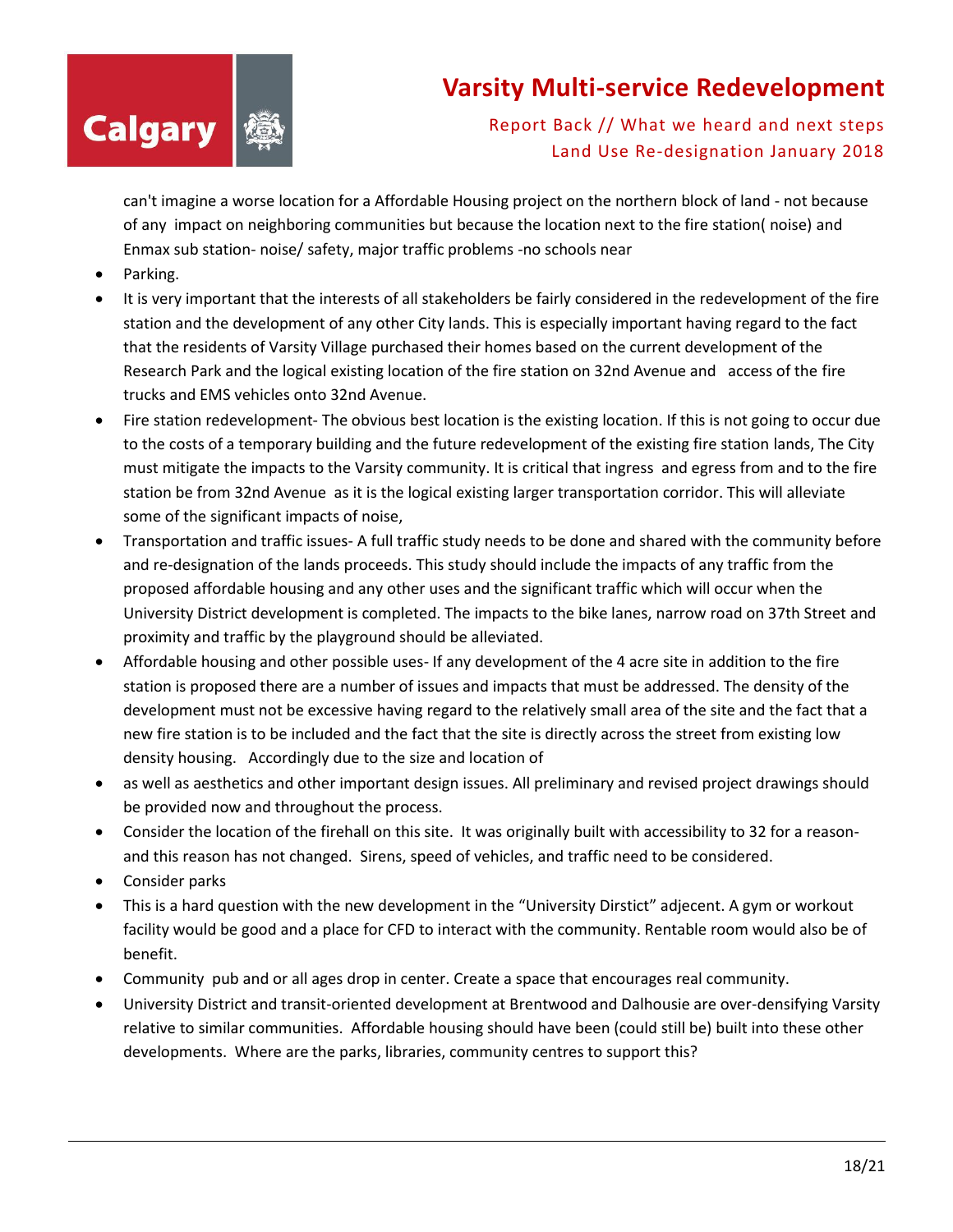

- Again, stop building on every piece of space in established neighbourhoods. There is a huge university city development in Brentwood, they are redoing the Dalhousie co-op area with more housing than necessary. They have destroyed Varsity Estates with the groves of Varsity. Enough already.
- Primary concern is access and egress of fire vehicle. Do not put them on to 37th street. It is a residential street - maintains access on 32nd Avenue.
- <Comment redacted due to personally identifying remarks>
- <Comment redacted due to personally identifying remarks>
- <Comment redacted due to personally identifying remarks>
- <Comment redacted due to personally identifying remarks>
- <Comment redacted due to personally identifying remarks>
- <Comment redacted due to personally identifying remarks>
- <Comment redacted due to personally identifying remarks>
- <Comment redacted due to personally identifying remarks>
- I am concerned about increased traffic and more congestion on the roads. Also, there are already several housing developments in process in the NW, perhaps the city should either wait for those projects to be completed or move the fire station to a different location.
- 37 street should be closed off at 40th Avenue. 36 Street should be opened up as a main road with proper lights at 37th and 40th. This would allow traffic and fire trucks to use 36th street, and 37th street closure at 40th would close Varsity off. this would solve all the traffic problems raised.
- Do the criteria for Affordable Housing ensure that the tenants who will benefit the most from this are indeed who it is intended for? Will university students qualify for Affordable Housing, and thus occupy publicly supported residences intended for others?
- I don't want to see the low-income demographic, increased population density, and increase in potential crime that the affordable housing project may bring as it would decrease our enjoyment of the community and would potentially bring down values of homes which would be unfair.
- I live in Varsity because it is a quality community. Affordable housing will bring in undesirable people, increase crime, and lower property value in the area. Build something like that in the NE.
- I am concerned about two things. First off, the January 31 meeting was not well communicated to the residents. Secondly, the area has lost significant green space due to increased development, how does the city plan to offset this so that the children have someplace to play?
- Fantastic location for new housing, and especially affordable housing. Would be nice to make the intersection at 32 Ave and 37 St safer to cross. Good location for retail and restaurant too. Excited to see this happen. Please consider pathway connections across the empty field towards Brentwood Stat
- The 32nd Avenue connector to N Crowchild Tr. causes many delays which causes an increase of cut through traffic in the Varsity area on 37th St. Moving the egress to a newly developed 36 street moves traffic to industrial area vs. residential. 37 st. has only 1offtake makes it a racetrack,playground
- The city's proposed site of the affordable housing complex will be right beside a firehall with hazardous waste disposal and an electrical power station. Why would the city think this is a good place for people to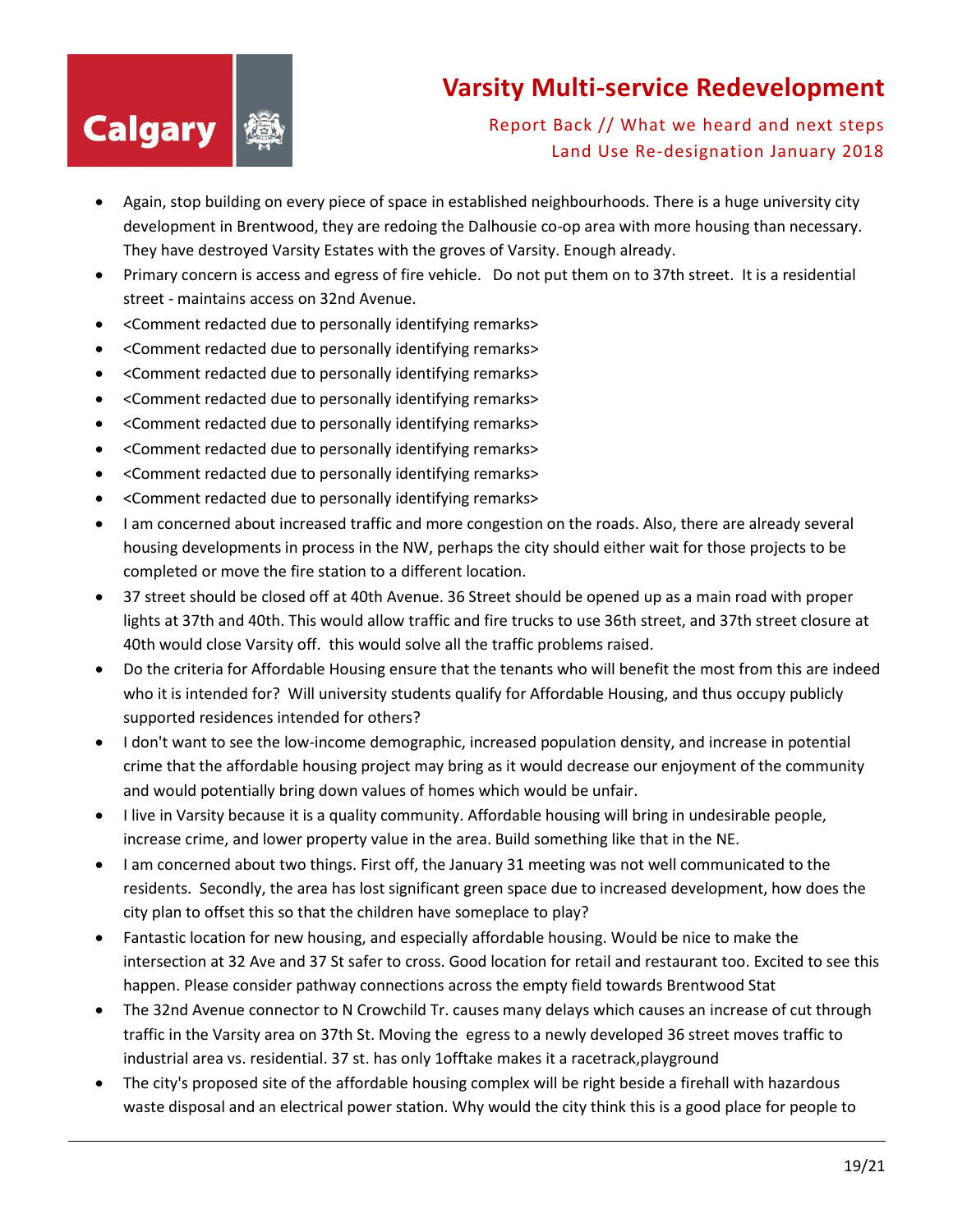

Report Back // What we heard and next steps Land Use Re-designation January 2018

live? It's bad enough these people are living on low incomes, why must the city force them to live in a toxic environment with hazardous materials? Everyone knows those living close to electrical power stations have higher rates of cancer and birth defects. Find another site elsewhere!

- The City should not be building an affordable housing complex beside a firehall with hazardous materials on one side and an electrical power plant on the other. Studies have shown these external factors increases cases of cancer and birth defects. The City is putting themselves at risk of a future class action lawsuit by people affected by this influence. Reconsider moving this affordable housing complex elsewhere. Do not set our City up for a class action lawsuit by those affected by cancer!
- As much as Calgary Housing needs more units, I am not sure this site is suitable for housing. Fire Halls are about as noisy as the CPR main line.
- This site serves the University which can have thousands of people in need of fire support in case of emergency. Please consider this when designing the new facility and ensure it will serve its mission going forward.
- Please consider we as a community have paid high prices for our houses which reflects in the high taxes we pay!!! Before making any final decisions the community should be informed of all decisions!
- This site connects UofC campus with Varsity, so there are a lot of people walking at any time of the day. I think it's important the development embraces and celebrates that and make the campus community more walkable and inviting - so please definitely keep open green spaces in between and around the buildings, and hopefully a playground and cafe!
- Intersection of 32 Ave/and 37st is already congested and in need of lights. Adding 48 units of A.housing plus a larger fire station plus significant new traffic from University district will make the corner a nightmarealready very dangerous for young kids ( one death already)from student housing and community. Current student busing stops on 37st and growing bike traffic. Very unfair to renters in AH being dumped into this situation. Also Check Shell's emergency response plan for explosion-
- Parking in the area is already appalling, need to ensure appropriate amounts are added.
- The process must be fully transparent and conducted in accordance with prudent planning principles having regard to the fact that The City is the owner of the lands as well as the applicant for the redevelopment as well as the approving authority.
- lighting, traffic, speed, sirens, proximity to the existing playground and other factors.
- If possible 36th Street should be extended to provide ingress and egress to any affordable housing or other proposed uses.
- this site, a number of critical issues and impacts must be satisfactorily addressed, including but not limited to the height and location of any improvements, ensuring that significant setbacks are provided consistent with the neighborhood and other existing buildings in close proximity in the Research Park, the design of any buildings, lighting, parking, privacy, crowding, appearance ,noise, lighting, no balconies, obscured glass, access off 36th Street, if possible, landscaping, as well as
- Other issues-All environmental and health and safety and other issues must be satisfactorily considered, mitigated and addressed. These include the impacts of the Enmax site, hazardous waste disposal, and other